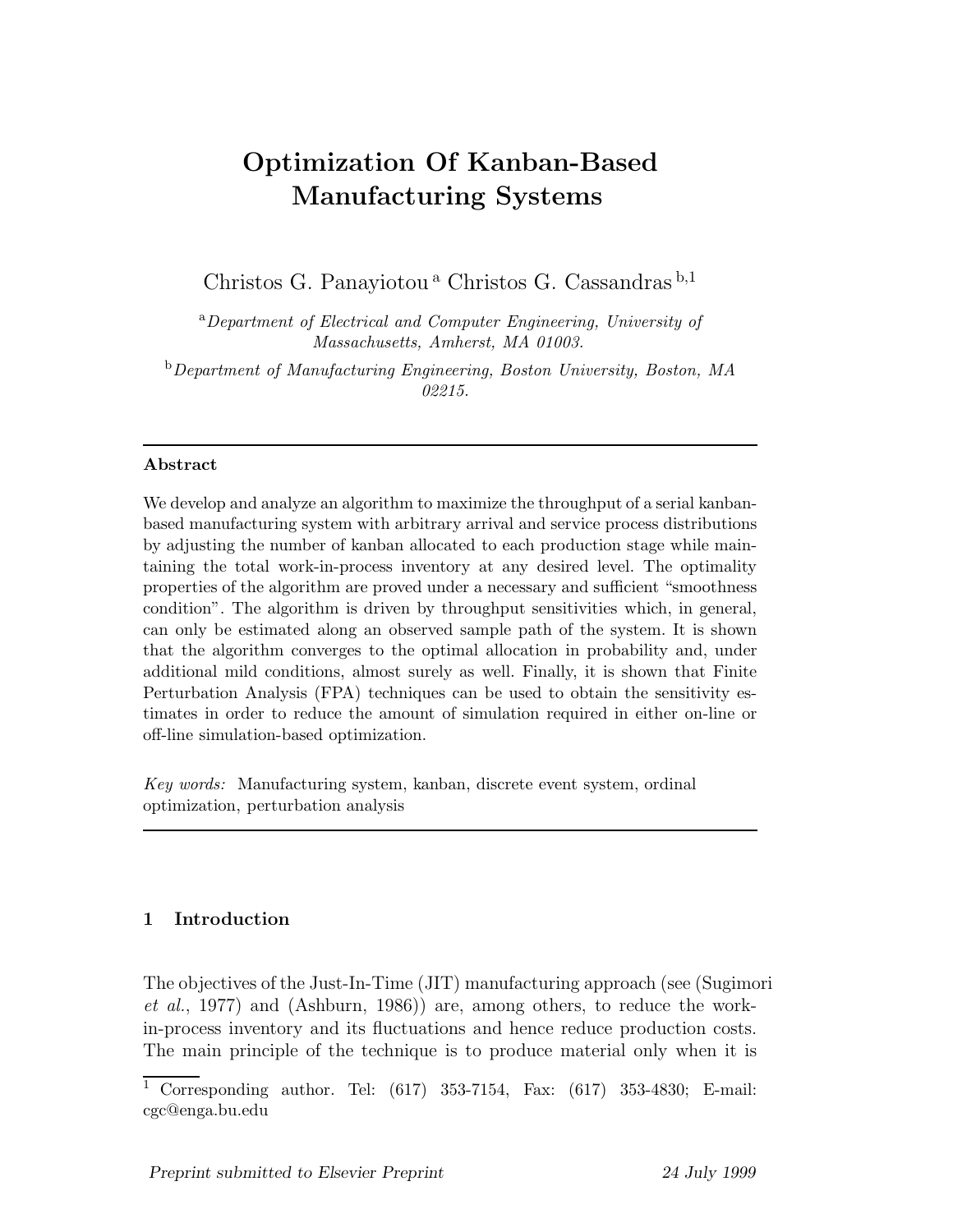needed. Its most celebrated component is the so called kanban method, which many researchers and analysts have adopted in order to model various types of manufacturing processes. The main idea behind the kanban method is the following. A production line is divided into several stages and at every stage there is a fixed number of tags (or tickets) called kanban. An arriving job receives a kanban at the entrance of the stage and maintains possession of it until it exits the stage. If an arriving job does not find an available kanban at the entrance, it is not allowed to enter that stage until a kanban is freed; in this case, the job is forced to wait in the previous stage and becomes *blocked*.

There are several variations of the basic kanban production system (see (Di Mascolo *et al.*, 1991) for an overview) and, over the past years, much work has been devoted to the analysis and performance evaluation of such schemes. One of the main issues associated with the kanban method is the determination of the number of kanban at every stage. It is obvious that in order to achieve a minimum work-in-process inventory, no more than one job should be allowed at every stage. This, however, would severely restrict the achievable throughput. Clearly, therefore, the selection of the number of kanban is closely linked to the usual tradeoff between throughput and work-in-process inventory (or, equivalently, the delay or "lead time" of jobs through the system). Other factors affecting the determination of the number of kanban (including the coefficient of variation in processing times, machine utilization, and the autocorrelation of processing times) were investigated by (Philipoom  $et al., 1987$ ), who also proposed an empirical methodology for determining the number of kanban. In related work,(Gupta and Gupta,1989) investigated additional performance measures such as production idle time and shortage of final products. In studying the performance of kanban systems, both analytical models (e.g., (Kimura) and Terada,1981; Mitra and Mitrani,1988; So and Pinault,1988)) and simulation (e.g., (Huang et al., 1983; Lulu and Black, 1987; Schroer et al., 1985)) have been used. In the former case, one must resort to certain assumptions regarding the various stochastic processes involved (e.g., modeling demand and service processes at different stages through exponential distributions); however, even in the case of a simple finite Markov chain model, the large state space of such models necessitates the use of several types of approximations. In the case where simulation is used,any kind of parametric analysis of the model requires a large number of simulation runs (one for each parameter setting) to be performed. A comparative overview of many such studies is contained in (Uzsoy and Martin-Vega,1990).

Advances in the field of Discrete Event Systems (DES) have provided opportunities for the study of kanban systems from different perspectives. For example, (Glasserman and Yao, 1994) have placed these systems in a Generalized Semi-Markov Process (GSMP) framework and have derived, under certain conditions, several structural properties such as monotonicity and concavity of throughput as a function of the number of kanban. Using Perturbation Anal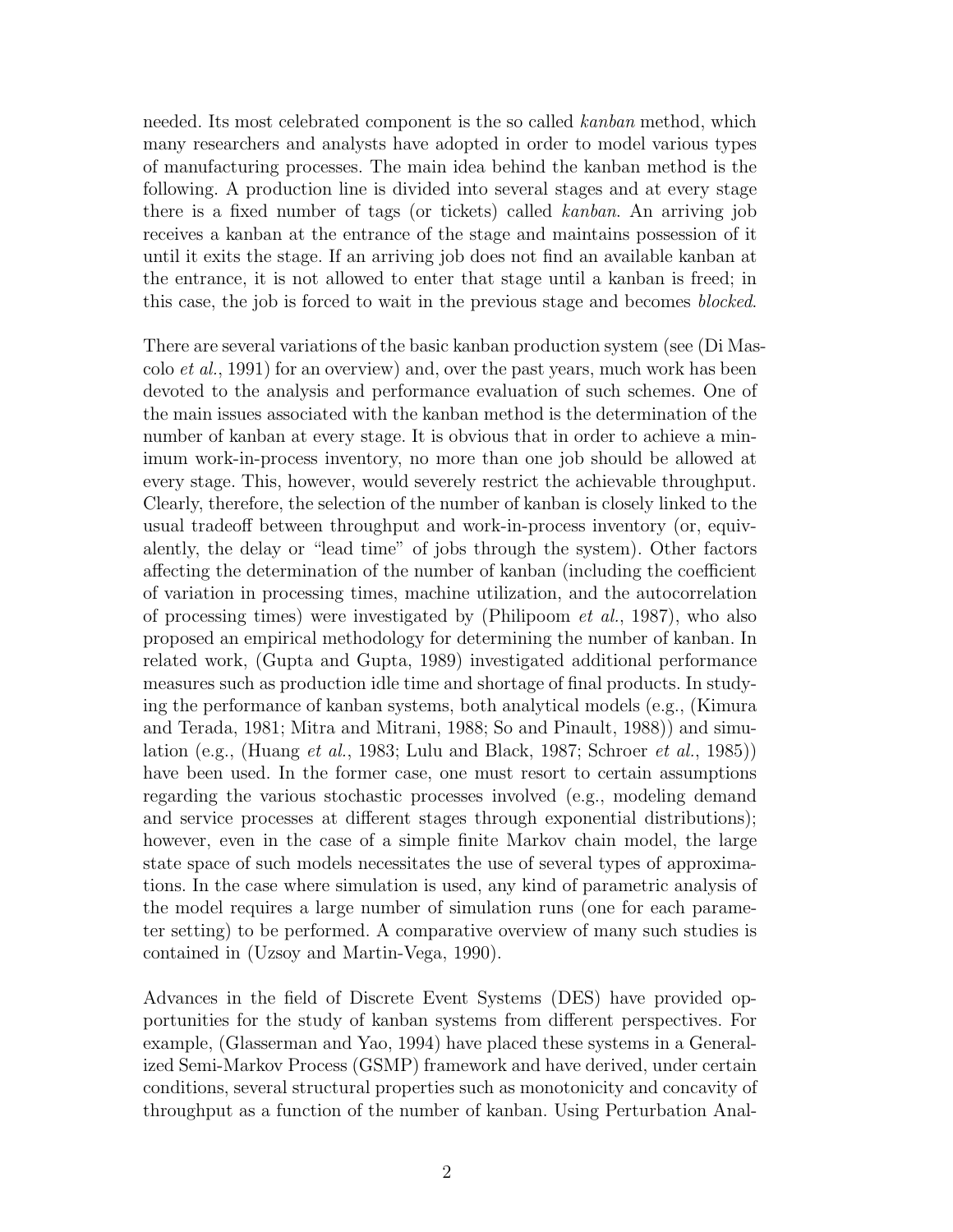ysis  $(PA)$ , (Ho *et al.*, 1979) have also considered the problem of allocating a finite number of buffers to a set of sequential machines in order to maximize the system throughput, a problem equivalent to allocating a given number of kanban over a series of stages in a simple kanban system. Their optimization approach was based on estimating a "pseudogradient" of the throughput with respect to the vector describing a buffer allocation, treating buffer sizes as continuous variables. A similar in spirit approach was used in  $(Van \text{ } et \text{ } al., 1994),$ where the actual buffer contents are also treated as continuous variables and a stochastic approximation scheme is invoked to perform the optimization itself. In (Liberatore *et al.*, 1995), the problem considered in (Ho *et al.*, 1979) is revisited for more general topologies and a control scheme for dynamically allocating kanban is proposed. The advantage of PA in this context lies in its ability to estimate the effect of adding/removing one kanban on the system performance based on a single observed sample path  $(e.g.,a)$  single simulation run). It is therefore possible to develop schemes for adjusting the allocation of kanban on line, without explicit knowledge of the distributional characteristics of the stochastic processes involved.

In this paper, we consider a kanban system consisting of several stages connected in series. A job arrives at the first stage and is placed in a buffer waiting for service. Once it receives service, if there is a free kanban in the next stage it advances to that stage; otherwise it waits for the next available kanban in the current stage blocking the operation of the corresponding server. Our objective is to allocate a fixed number of kanban (equivalently, buffer slots) to a number of stages so as to maximize the system throughput. Unlike (Ho et al., 1979; Yan et al., 1994), we do not resort to continuous flow models of the system or "pseudogradient" estimation. Instead, we develop a *discrete* optimization scheme maintaining the naturally discrete nature of the controllable parameters, i.e., the numbers of kanban at each stage.

This paper is based on our earlier work described in (Panayiotou and Cassandras,1996). In (Panayiotou and Cassandras,1996) we assumed a deterministic model and identified a necessary and sufficient condition under which a specific discrete optimization scheme we derived can yield an allocation that maximizes throughput. Specifically, we assumed that a closed-form expression for the system's performance under any allocation exists, and showed that our scheme delivers the optimal allocation in a fixed number of steps  $K$ , where K is the number of *available* kanban to be allocated <sup>2</sup>. In this paper, we extend the approach to stochastic models. Note that in most practical systems, closed-form expressions for performance measures are rarely available, so one is usually forced to use performance estimates obtained through

 $\overline{2}$  If K is not fixed, the algorithm can be used on line to incrementally adjust a kanban allocation until a point where throughput and work-in-process inventory can be traded off at desirable levels.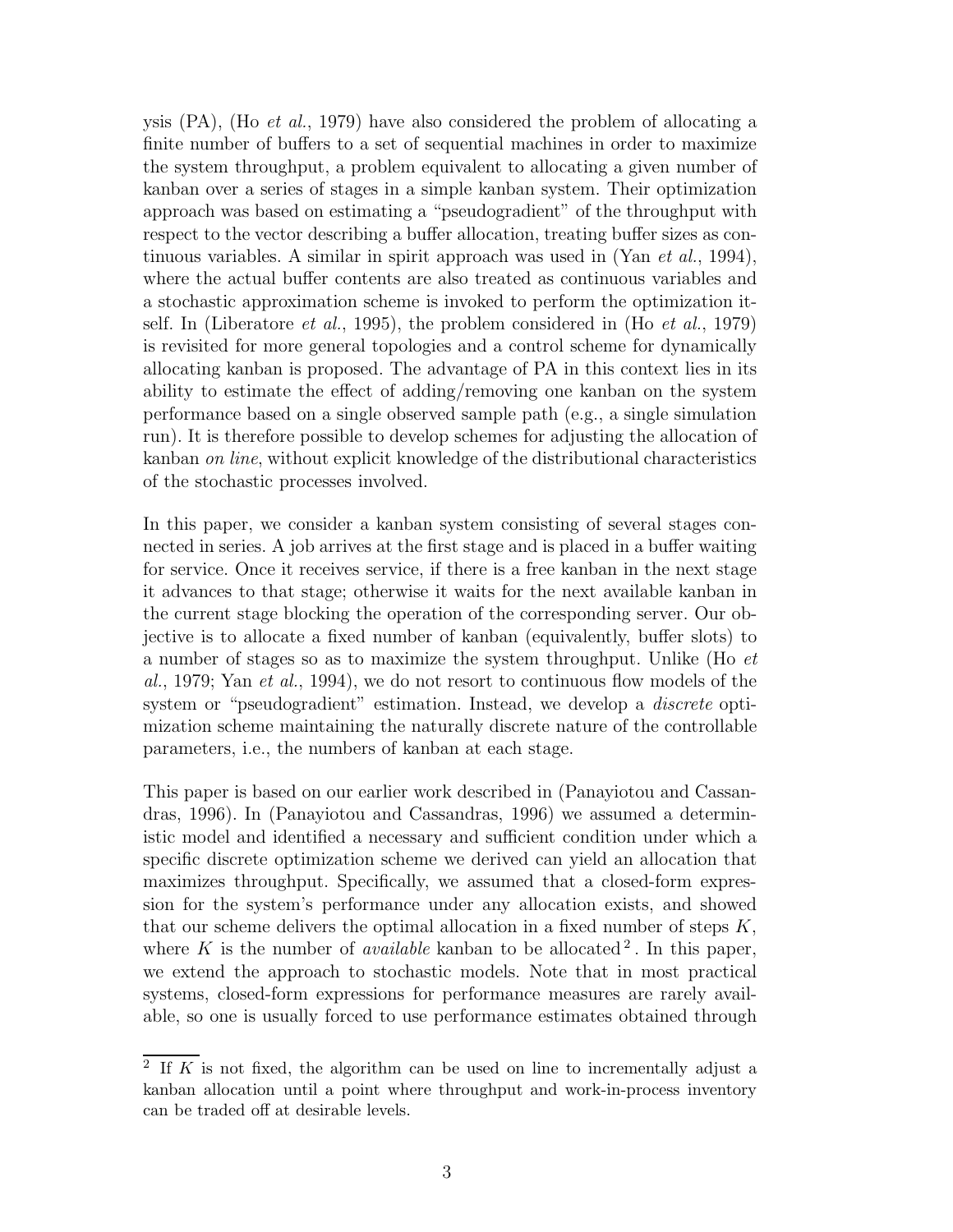on-line system observation or simulation. Therefore, we have adapted the original optimization scheme to operate in such environments. Furthermore, by exploiting properties of ordinal comparison techniques derived in (Cassandras  $et al., 1998; Dai, 1996$ , we show that it converges in probability, and, under some additional technical conditions, almost surely as well, to the optimal allocation. We point out that the results in this paper make no assumptions on the distributions of the interarrival and service times. Further, we note that since the algorithm is driven by ordinal comparisons of finite difference throughput estimates, convergence is fast, as also observed in similar optimization schemes (e.g., see (Cassandras *et al.*, 1998)). The second contribution is the use of a Finite PA (FPA) approach to estimate the finite differences required by our discrete optimization scheme from a single observed sample path. We have chosen to pursue this approach (in contrast to more general concurrent estimation techniques as in (Cassandras and Pan,1995; Cassandras and Panayiotou,  $1996$ ), since it exploits the structure of the system and the performance measure of interest (throughput). The results of this FPA approach are similar to those of (Ho *et al.*, 1979; Liberatore *et al.*, 1995); they are obtained, however, through the use of a simple recursive max-plus type of equation that formally describes the departure time dynamics at all stages of the kanban system and hence yields a formal characterization of the corresponding departure time perturbation dynamics as well. A byproduct of this analysis is a simple derivation of throughput monotonicity with respect to the number of kanban at any stage.

The paper is organized as follows. In Section 2 we formally define the optimization problem and introduce two conditions on the performance measure of interest. In Section 3 we present the Incremental Optimization algorithm which is designed to work for systems where a closed-form expression of performance as a function of kanban allocations is available. In Section 4 we show that a modified version of the algorithm, adapted for a stochastic environment (i.e., when only noisy performance estimates are available), converges in probability, and, under some additional conditions, almost surely as well, to the optimal allocation. In Section 5 we develop the PA approach used to derive the perturbed departure time dynamics and hence the throughput sensitivities required by our algorithm. Some simulation examples are included in Section 6 and we close with the conclusions from this work in Section 7.

# **2 Problem Formulation**

We consider a manufacturing process modeled as a kanban system consisting of  $N+1$  stages in series. The entrance to stage 0 contains an infinite-capacity buffer, i.e. stage 0 has infinite kanban. A job that completes service at any stage  $i = 0, \dots, N-1$  proceeds to the  $(i + 1)$ th stage if there is an available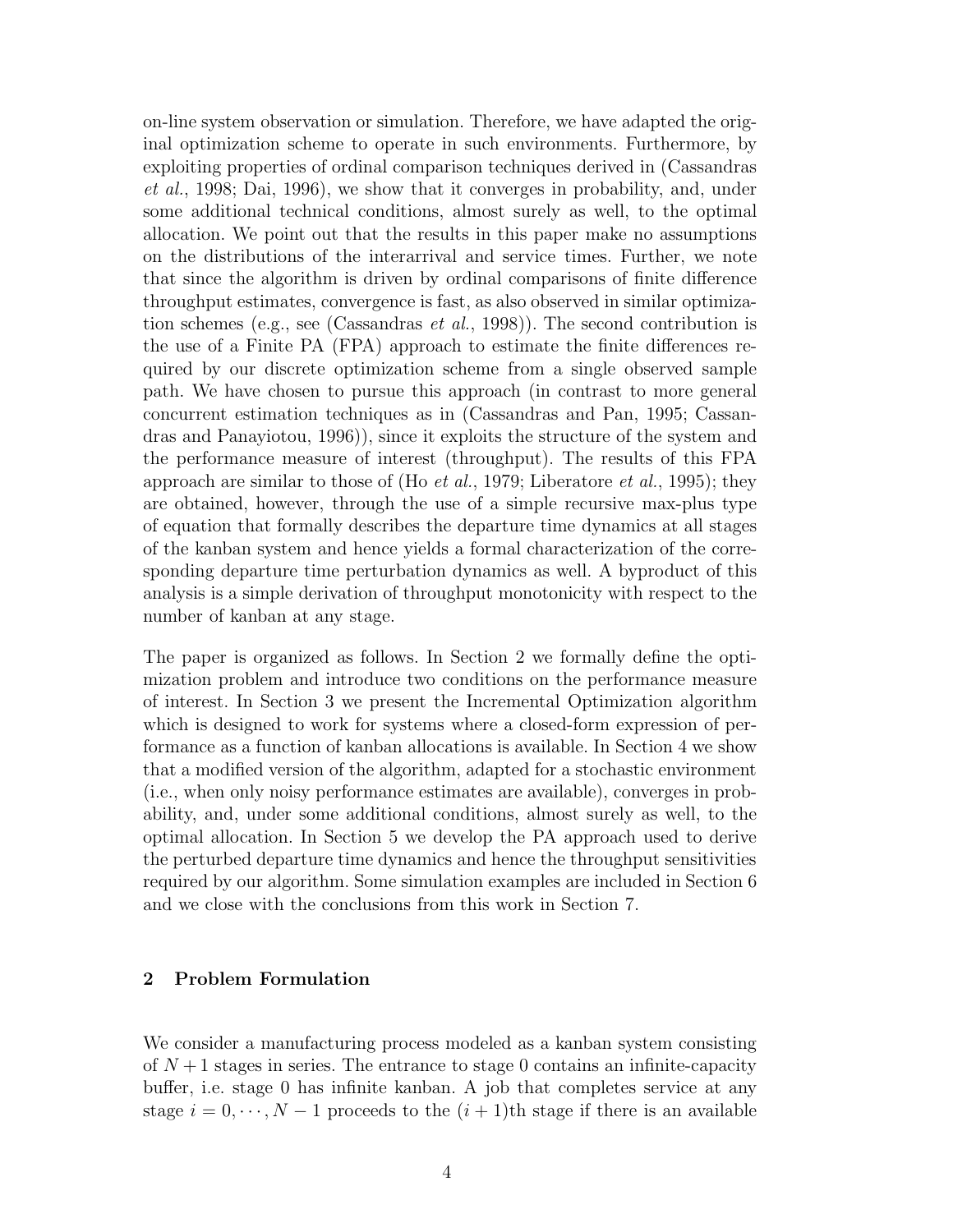kanban for that stage, otherwise it waits, hence blocking the operation of the corresponding server; stage  $N$  is assumed to be connected to an infinite sink. Jobs are processed at all stages on a First-In-First-Out (FIFO) basis and no distinction among job types is made. Let  $x_i$  denote the number of kanban allocated to stage i and define the N-dimensional vector  $\mathbf{x} = [x_1, ..., x_N]$  to represent a kanban allocation. We will assume that at least one kanban is initially allocated to each of stages  $1, \dots, N$  ( $x_i \geq 1$ ), otherwise the throughput of the system is zero. We will further assume that an upper bound on the workin-process is given such that  $\sum_{i=1}^{N} x_i = K'$ . Note that since every stage must<br>have at least one kanhan, only  $K - K' - N$  are quailable to be allocated to the have at least one kanban, only  $K = K' - N$  are *available* to be allocated to the  $N$  stages. Let  $I(\mathbf{x})$  be an objective function (typically the throughout). The N stages. Let  $J(\mathbf{x})$  be an objective function (typically, the throughput). The problem then is to determine an allocation **x** that maximizes  $J(\mathbf{x})$  subject to this constraint on the total number of kanban.

We will make use of the following definitions. First,  $\mathbf{e}_i = [0, ..., 0, 1, 0, ...0]$  is an N-dimensional vector with all of its elements zero except the ith element which is equal to 1. Second,

$$
\Delta J_i(\mathbf{x}) = J(\mathbf{x} + \mathbf{e}_i) - J(\mathbf{x})
$$
\n(1)

is the change in  $J(\mathbf{x})$  due to the addition of a new kanban to the *i*th element of an allocation **x**. In other words, it is the sensitivity of  $J(\mathbf{x})$  with respect to  $x_i$ . Finally, let

$$
\mathcal{A}_k = \left\{ \mathbf{x} \;:\; \sum_{i=1}^N x_i = k+N, \; x_i \ge 1 \right\}, \quad k=0,1,\cdots
$$

be the set of all possible allocations of  $k$  *available* kanban to  $N$  stages.

Using the above definitions, the optimization problem is formally stated as:

$$
\max_{\mathbf{x} \in \mathcal{A}_K} J(\mathbf{x})
$$

In addition, we define the following conditions on  $J(\mathbf{x})$ :

Smoothness Condition or Condition **(S)**: If  $J(\mathbf{x}^*) \geq J(\mathbf{x})$  for some  $\mathbf{x}^* \in A_k$  and any  $\mathbf{x} \in A_k$ ,  $k = 1, \dots, K$  then

$$
\max_{i=1,\dots,N} J(\mathbf{x}^* + \mathbf{e}_i) \ge \max_{i=1,\dots,N} J(\mathbf{x} + \mathbf{e}_i)
$$
\n(2)

Uniqueness Condition or Condition **(U)**: Let  $i^* = \arg \max_{i=1,\dots,N} \{\Delta J_i(\mathbf{x})\}\text{, then}$ 

 $\Delta J_{i^*}(\mathbf{x}) > \Delta J_j(\mathbf{x})$ , for any  $\mathbf{x} \in A_k$ ,  $k = 1, \dots, K$ , and any  $j \neq i^*$ . (3)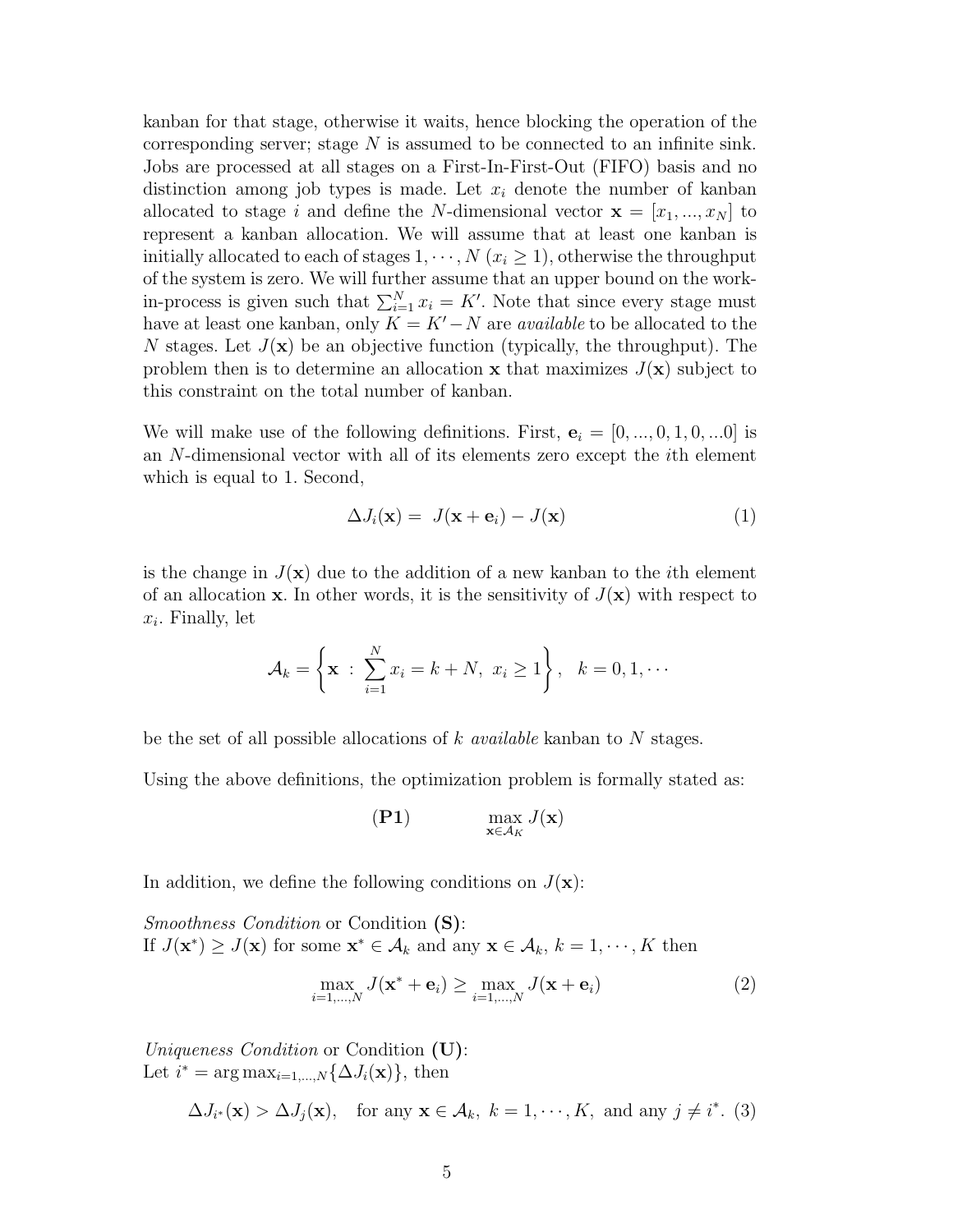Condition **(S)** does not allow an allocation that is not optimal in  $A_k$  to become the only optimal allocation in  $A_{k+1}$  by the addition of one kanban to some stage. When  $J(\mathbf{x})$  is the *throughput* of a serial system, this condition has been empirically observed to hold over all cases considered and it reflects the fact that the addition of a single kanban to a stage of a non-optimal allocation will not cause a "non-smooth" jump in the overall throughput of a serial system. It is possible, however, that the presence of branching and merging in more general topologies may violate **(S)**.

Condition **(U)** requires that at every allocation the maximum finite difference as defined in  $(1)$  is unique. This is a rather technical condition, as will become clear in the sequel, and it may be relaxed as shown in Section 3.1.

#### **3 Incremental Optimization Algorithm**

Problem **(P1)** falls in the class of discrete resource allocation problems. A major difficulty here is due to the fact that performance measures such as throughput are not separable over the number of stages, i.e., one cannot express  $J(\mathbf{x})$  as  $J(\mathbf{x}) = \sum_{i=1}^{N} J_i(x_i)$ , in which case a number of algorithms ex-<br>ist for the solution of **(P1)** (e.g. (Ibaraki and Katob, 1988; Cassandras and ist for the solution of **(P1)** (e.g.,(Ibaraki and Katoh,1988; Cassandras and Julka, 1994)). Under conditions  $(S)$  and  $(U)$ , however, the following simple incremental allocation process similar to one found in (Ibaraki and Katoh,1988) provides an optimal allocation of K kanban in K steps.

Define the sequence  $\{\mathbf{x}_k\}, k = 0, \dots, K$  such that

$$
\mathbf{x}_{k+1} = \mathbf{x}_k + \mathbf{e}_{i_k^*} \tag{4}
$$

where

$$
i_k^* = \arg\max_{i=1,\dots,N} \{\Delta J_i(\mathbf{x}_k)\}\tag{5}
$$

and  $\mathbf{x}_0 := [1, 1, ..., 1]$ . After K steps,  $\mathbf{x}_K$  is the optimal solution of **(P1)** as shown in the theorem that follows.

**Theorem 1** For any  $k = 0, 1, \dots, x_k$  in (4) yields a solution to problem **(P1)** if and only if  $J(\mathbf{x})$  satisfies conditions **(S)** and **(U)**.

**PROOF.** We use induction on  $k = 0, 1, \cdots$  and establish the result for any number of kanban k to be allocated over N stages. First, define the following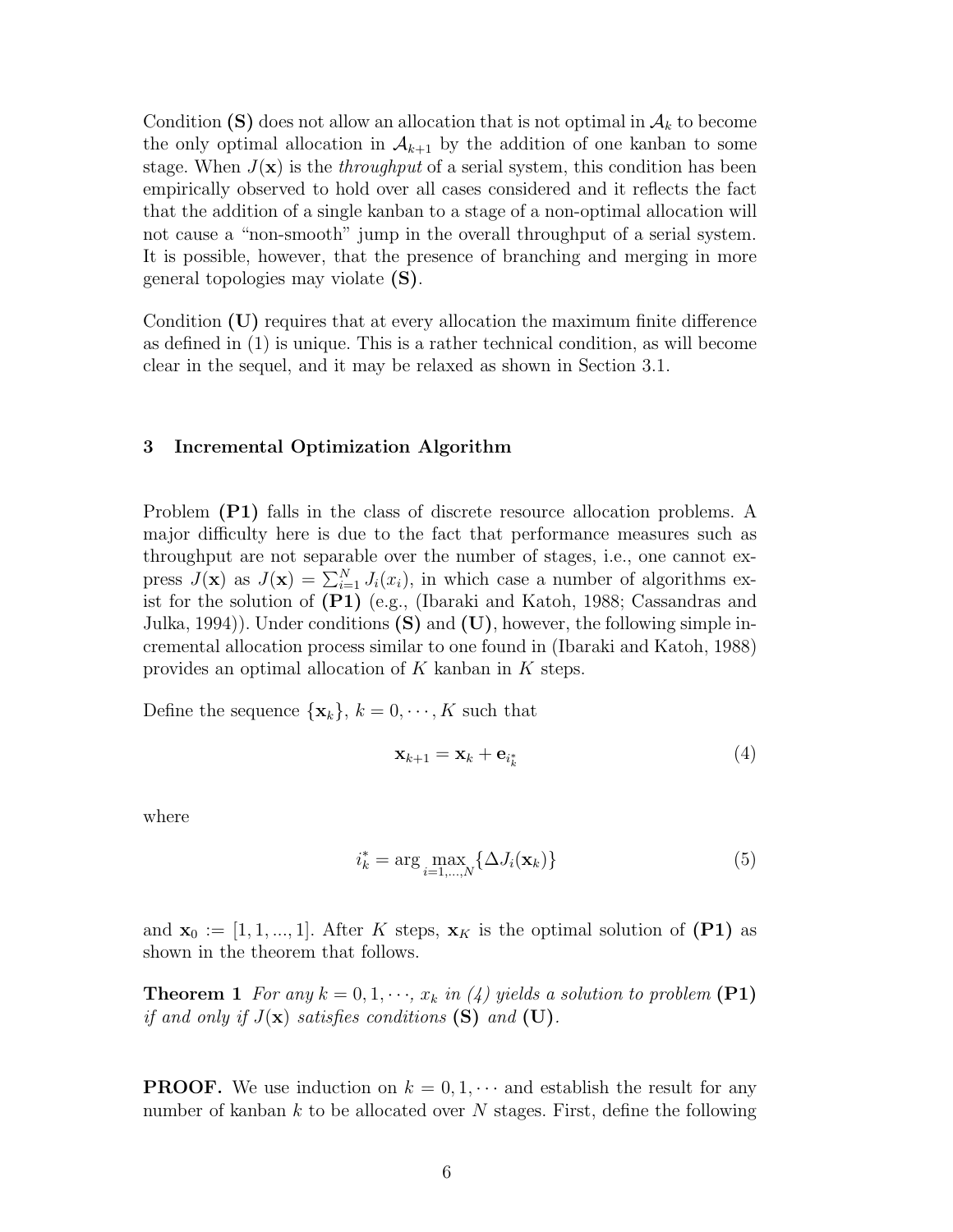vectors:  $\mathbf{x}_k$  is the allocation reached at the kth step in (4);  $\mathbf{x}_k^*$  is the solution<br>of (P1) over  $\mathbf{x} \in A$ , and finally  $\mathbf{y}_k$  is any allocation in A. of  $(\mathbf{P1})$  over  $\mathbf{x} \in \mathcal{A}_k$ ; and finally  $\mathbf{y}_k$  is any allocation in  $\mathcal{A}_k$ .

For  $k = 0$ , (5) gives  $i_0^* := arg \max_{i=1,\dots,N} {\{\Delta J_i(\mathbf{x}_0)\}}$ . Then, from the definition of  $\Delta L(\mathbf{x})$  and condition (II) it follows that of  $\Delta J_i(\mathbf{x})$  and condition **(U)**, it follows that

$$
J(\mathbf{x}_0 + \mathbf{e}_{i_0^*}) > J(\mathbf{x}_0 + \mathbf{e}_{i_0}) \quad \text{ for all } i_0 = 1, ..., N, \ i_0 \neq i_0^* \tag{6}
$$

which implies that  $\mathbf{x}_1^* = \mathbf{x}_0 + \mathbf{e}_{i_0^*}$ . Note that this is true because (5) is obtained from an exhaustive search over the entire space  $A_1$  which includes only N allocations,  $\mathbf{x}_0 + \mathbf{e}_i$  for  $i = 1, \dots, N$ . Since equation (4) gives  $\mathbf{x}_1 = \mathbf{x}_0 + \mathbf{e}_{i_0^*}$ , it follows that  $\mathbf{x}_i = \mathbf{x}^*$  that is  $\mathbf{x}_i$  is the solution of (P1) over A. follows that  $\mathbf{x}_1 = \mathbf{x}_1^*$ , that is,  $\mathbf{x}_1$  is the solution of **(P1)** over  $\mathcal{A}_1$ .

Now suppose that for some  $k \geq 1$  the vector  $x_k$  obtained from (4)-(5) yields the optimal allocation, that is

$$
J(\mathbf{x}_k) = J(\mathbf{x}_k^*) \ge J(\mathbf{y}_k) \quad \text{ for all } \mathbf{y}_k \in \mathcal{A}_k
$$

From (5), again  $i_k^* = \arg \max_{i=1,\dots,N} {\{\Delta J_i(\mathbf{x}_k)\}}$  (a unique index under (U)). It then follows from the definition of  $\Delta L(\mathbf{x})$  that then follows from the definition of  $\Delta J_i(\mathbf{x})$  that

$$
J(\mathbf{x}_k + \mathbf{e}_{i_k^*}) = J(\mathbf{x}_k) + \Delta J_{i_k^*}(\mathbf{x}_k)
$$
  
\n
$$
\geq J(\mathbf{x}_k) + \Delta J_{i_k}(\mathbf{x}_k)
$$
  
\n
$$
= J(\mathbf{x}_k + \mathbf{e}_{i_k}), \quad \text{for any } i_k = 1, \dots, N
$$

Therefore,

$$
J(\mathbf{x}_k + \mathbf{e}_{i_k^*}) = \max_{i=1,..,N} \{ J(\mathbf{x}_k + \mathbf{e}_i) \} \ge \max_{i=1,..,N} \{ J(\mathbf{y}_k + \mathbf{e}_i) \}
$$

where the inequality is due to the smoothness condition **(S)**. Hence,  $\mathbf{x}_{k+1}^* =$  $\mathbf{x}_k + \mathbf{e}_{i_k^*}$  Finally, note that (4) also gives  $\mathbf{x}_{k+1} = \mathbf{x}_k + \mathbf{e}_{i_k^*}$ , and therefore,  $\mathbf{x}_{k+1} =$ **x**<sup>\*</sup><sub>*k*+1</sub>, i.e. **x**<sub>*k*+1</sub> is the solution of  $(P1)$  over  $\mathcal{A}_{k+1}$ .

Conversely, suppose that the algorithm yields the optimal solution for any  $K =$ 1, 2,  $\cdots$ , however it does not satisfy conditions **(S)** and **(U)** for some  $k < K$ . This implies that there exists an allocation  $\mathbf{x}_k^* \in \mathcal{A}_k$  such that  $J(\mathbf{x}_k^*) \geq J(\mathbf{y}_k)$  for all  $\mathbf{y}_k \in A_k$  and  $\max_{k \in \mathbb{Z}} J(\mathbf{x}^* + \mathbf{e}_k)$   $\leq \max_{k \in \mathbb{Z}} J(\mathbf{y}_k + \mathbf{e}_k)$ . This for all  $\mathbf{y}_k \in \mathcal{A}_k$  and  $\max_{i=1,\dots,N} \{ J(\mathbf{x}_k^* + \mathbf{e}_i) \} < \max_{i=1,\dots,N} \{ J(\mathbf{y}_k + \mathbf{e}_i) \}$ . This implies that the algorithm does not vield an optimal allocation over  $A_{k+1}$ . implies that the algorithm does not yield an optimal allocation over  $\mathcal{A}_{k+1}$ , which is a contradiction.

**Remark 1** If there are K available resources to be allocated to N stages, then the process  $(4)$ - $(5)$  requires K steps before it delivers the optimal allocation.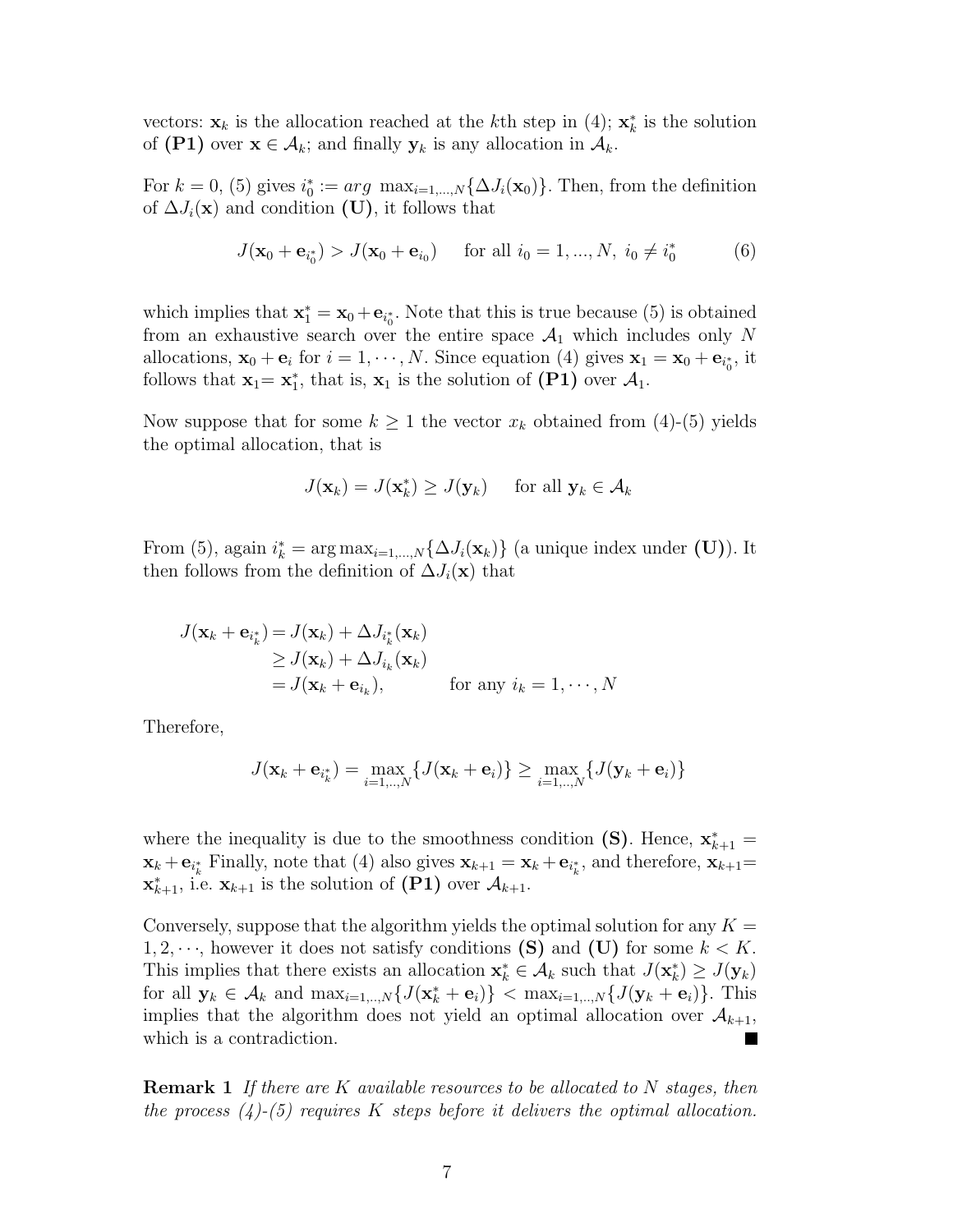In contrast, using exhaustive search requires a number of steps which is combinatorially explosive:

$$
\binom{K+N-1}{K} = \frac{(K+N-1)!}{(N-1)!K!}
$$
 (7)

Note that the algorithm defined by  $(4)-(5)$  is simple to implement provided the sensitivity information in (5) is available. We shall subsequently refer to this as the Incremental Optimization (IO) algorithm.

It is possible to relax the Uniqueness condition **(U)** through a straightforward extension of the IO algorithm as described in the next section.

### 3.1 Extension of the Incremental Optimization Algorithm

Suppose that the sequence  $\{x_k\}$  in (4) yields  $\bar{x}_k$  after k steps and assume that (5) gives  $i_k^* = i = j$ , for two indices  $i, j \in 1, \dots, N$ . In this case, it is clear that  $I(\bar{\mathbf{x}}, \pm \mathbf{e}) = I(\bar{\mathbf{x}}, \pm \mathbf{e})$  but the process has no way of distinguishing between i  $J(\bar{\mathbf{x}}_k+\mathbf{e}_i) = J(\bar{\mathbf{x}}_k+\mathbf{e}_j)$ , but the process has no way of distinguishing between i and j in order to define a unique new state  $\mathbf{x}_{k+1}$  given  $\mathbf{x}_k = \bar{\mathbf{x}}_k$ . Note also that random selection cannot guarantee convergence since it is possible that at the next iteration only one of the two allocations (either  $\bar{\mathbf{x}}_k + \mathbf{e}_i$  or  $\bar{\mathbf{x}}_k + \mathbf{e}_j$ ) can yield the optimum. Since there is inadequate information to choose between  $i$ and  $j$ , it is natural to postpone the decision until more information is available. To achieve this we modify the process as described next,by using a recursion on a set of allocations  $U_k \in \mathcal{A}_k$ . In particular, we define a sequence of sets  $\{U_k\}, k = 0, \cdots, K$  such that

$$
U_{k+1} = {\mathbf{x}_k + \mathbf{e}_i \mid \Delta J_i(\mathbf{x}_k) = \Delta J_{i_k^*}(\mathbf{x}_k), i = 1, \cdots, N, \mathbf{x}_k \in U_k}
$$
 (8)

where

$$
i_k^* = \underset{\mathbf{x}_k \in U_k}{\arg \max} \{ \Delta J_i(\mathbf{x}_k) \}.
$$
\n(9)

and  $U_0 = {\mathbf{x}_0}$ ,  $\mathbf{x}_0 = [1, 1, ..., 1]$ . After K steps, it is easy to see that any allocation in  $U_K$  is the optimal solution to  $(\mathbf{P1})$ . The extra cost incurred by this scheme compared to (4)-(5) involves storing additional information.

As already mentioned, the IO algorithm and its extension above are easy to implement if a closed-form expression for  $J(\mathbf{x})$  (and hence  $\Delta J_i(\mathbf{x})$ ) is available for any possible allocation vector **x**. However, this is seldom the case, since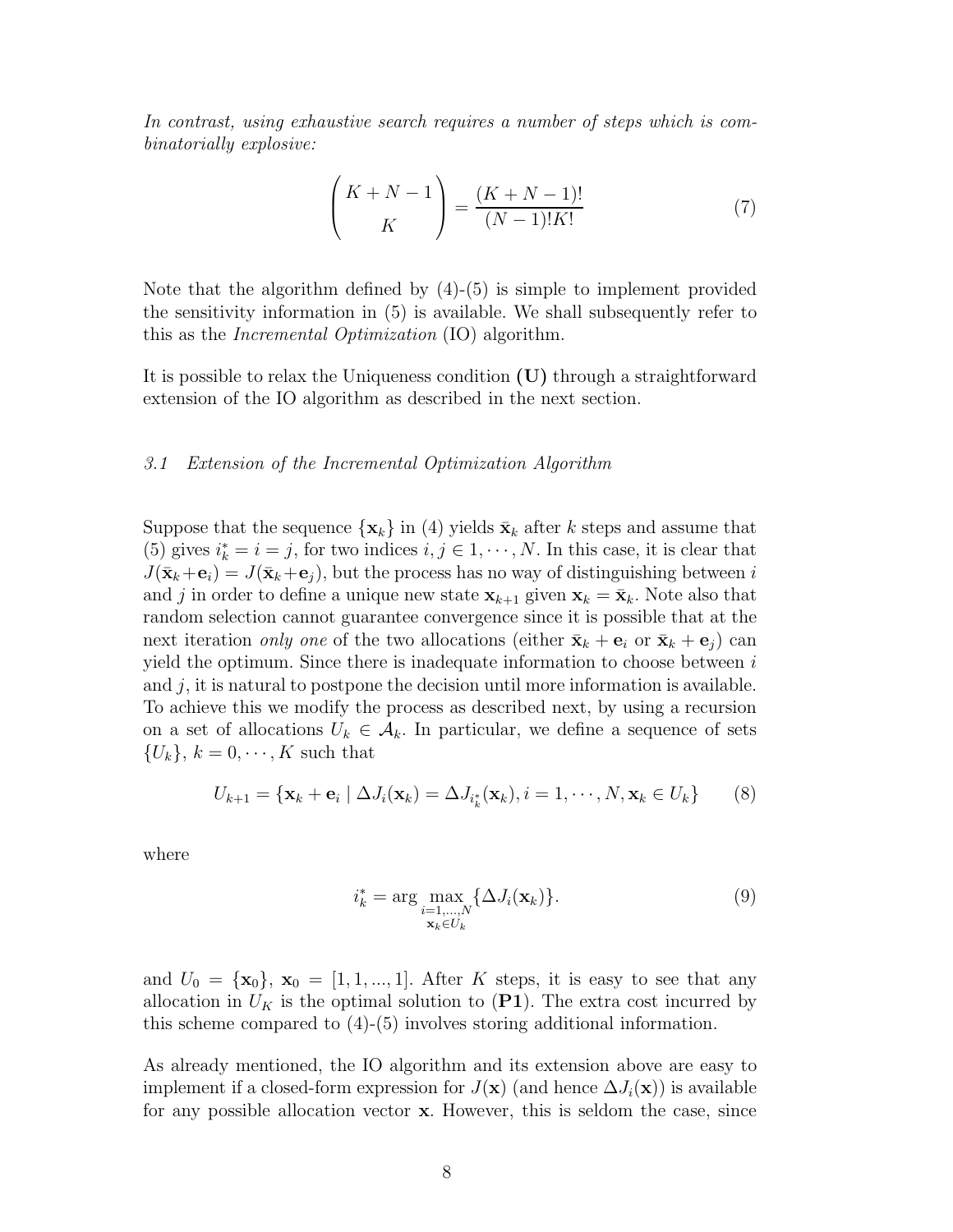the manufacturing processes we are interested in are generally stochastic DES with arbitrary distributions characterizing the job arrival and the  $N+1$  service processes. One is therefore forced to resort to estimates  $J(\mathbf{x})$  of  $J(\mathbf{x})$ , obtained either from simulation or on-line observations. This raises an obvious question as to whether the IO algorithm can be appropriately adapted to operate with these estimates and whether it will still converge to the optimal allocation. This issue is investigated in the following section.

# **4 Stochastic Incremental Optimization Algorithm**

In this section we focus our attention to the kanban allocation problem in a stochastic environment. In this case, we assume that the performance measure is in the form of an expectation,  $J(\mathbf{x}) = E[\mathcal{L}(\mathbf{x})]$ , where  $\mathcal{L}(\mathbf{x})$  is a sample function used as the noisy performance estimate. The problem then, is to determine the optimal kanban allocation based on a scheme similar to the IO algorithm defined by (4)-(5) now driven by estimates of  $J(\mathbf{x}_k)$ . In particular, let  $\hat{J}^t(\mathbf{x}_k)$  denote a noisy estimate of  $J(\mathbf{x}_k)$  obtained through simulation or<br>on-line observation of the system over an "estimation period" t. Clearly, the on-line observation of the system over an "estimation period"  $t$ . Clearly, the IO algorithm (as well as its extension in Section 3.1) can no longer guarantee convergence in such a stochastic setting. For instance, suppose that at the kth step of the allocation process  $i_k^* = j$ , however, due to noise, we obtain<br>an estimate  $\hat{i}^* = m \neq i$ . In this case, the *m*th stage will get an additional an estimate  $\hat{i}_k^* = m \neq j$ . In this case, the *mth* stage will get an additional<br>kappen, whereas it is possible that at the optimal allocation the *mth* stage kanban, whereas it is possible that at the optimal allocation the  $m$ th stage has only as many kanban as it had prior to the k<sup>th</sup> iteration. Since there is no way of reallocating kanban to another stage, the optimal allocation will never be reached.

With this observation in mind, we introduce next a number of modifications to the IO algorithm. First, there should be a mechanism through which kanban erroneously allocated to some stage are reallocated to other stages. Second, it must be possible to progressively improve the performance estimates so as to eliminate the effects of estimation noise. Toward this goal, let  $f(l)$  denote the length of the sample path on the lth iteration and let it be such that  $\lim_{l\to\infty} f(l) = \infty$ . We then define a stochastic process  $\{\hat{\mathbf{x}}_{k,l}\}, k = 0, \dots, K$ ,  $l = 1, 2, \dots$ , as follows:

$$
\hat{\mathbf{x}}_{k+1,l} = \hat{\mathbf{x}}_{k,l} + \mathbf{e}_{\hat{i}_{k,l}^*} \quad k = 0, \cdots, K-1
$$
 (10)

for all  $l = 1, 2, \dots$ , and every K iterations, i.e. after allocation  $\hat{\mathbf{x}}_{K,l}$ , the process is reset to

$$
\hat{\mathbf{x}}_{0,l+1} = [1, \cdots, 1] \quad l = 1, 2, \cdots \tag{11}
$$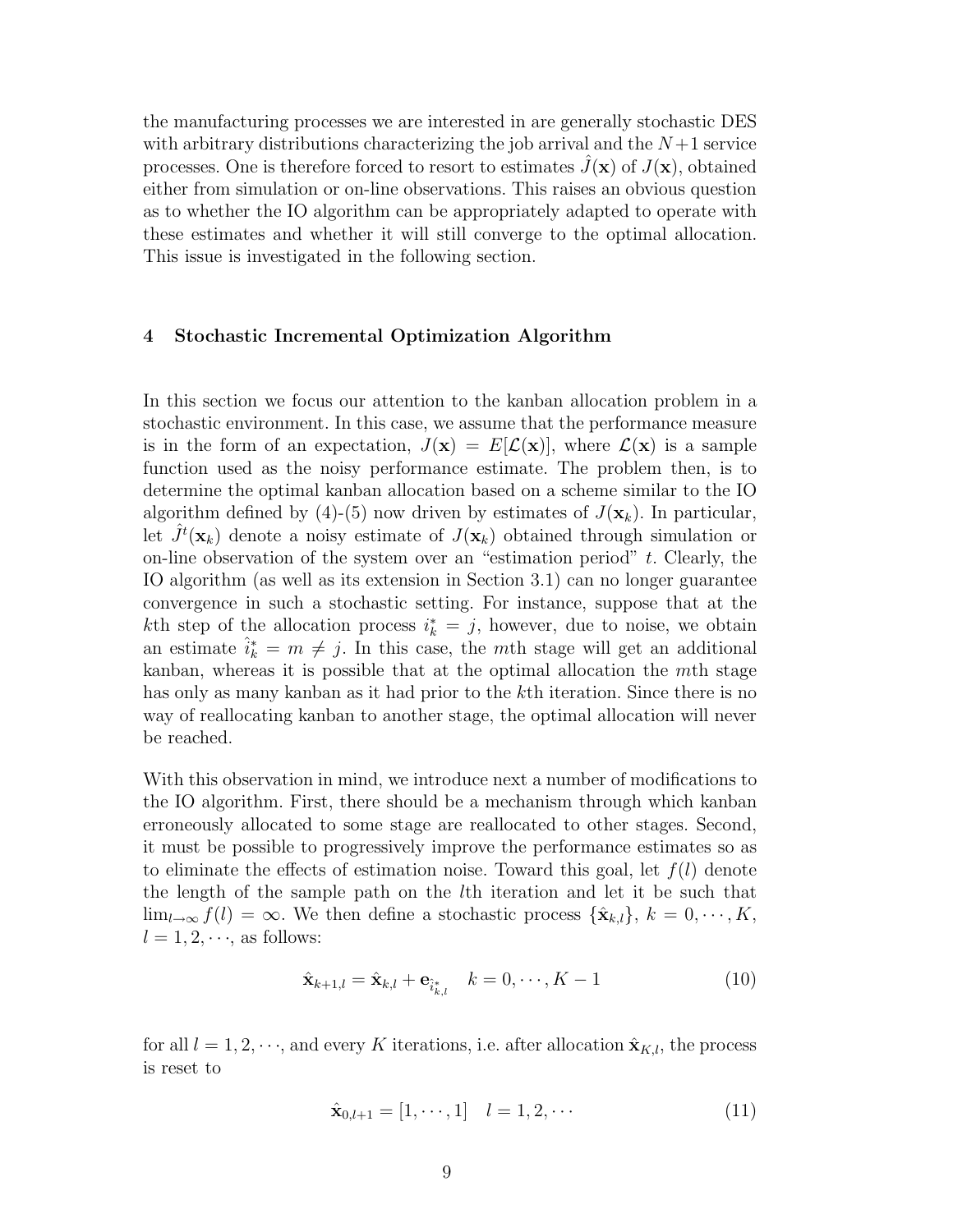where

$$
\hat{i}_{k,l}^* = \arg \max_{i=1,\dots,N} \left\{ \Delta \hat{J}_i^{f(l)}(\hat{\mathbf{x}}_{k,l}) \right\}.
$$
 (12)

We will subsequently refer to the above allocation scheme as the *Stochastic* Incremental Optimization (SIO) algorithm. Regarding the performance estimates  $\hat{J}^t(\mathbf{x})$  obtained over an estimation period of length t, we will make the following assumption: following assumption:

A1: For every **x** the estimate  $\hat{J}^t(\mathbf{x})$  is ergodic as the sample path length increases in the sense that

$$
\lim_{t \to \infty} \hat{J}^t(\mathbf{x}) = J(\mathbf{x}), \ a.s. \quad \text{for all } \mathbf{x} \in \mathcal{A}_k, k = 0, \cdots, K
$$

We can then establish the following result, the proof of which is very

similar to that of Lemma 4.1 in (Cassandras *et al.*, 1998):

**Lemma 1** Suppose that assumption A1 is satisfied and that  $\lim_{l\to\infty} f(l) = \infty$ . For any allocation  $\mathbf{x} \in A_k$ ,  $k = 0, \dots, K$ , if  $\Delta J_i(\mathbf{x}) < \Delta J_j(\mathbf{x})$  for some  $i, j \in 1, \cdots, N$  then

$$
\lim_{l \to \infty} \Pr\left[\Delta \hat{J}_i^{f(l)}(\mathbf{x}) \ge \Delta \hat{J}_j^{f(l)}(\mathbf{x})\right] = 0
$$

and

$$
\lim_{l \to \infty} \Pr\left[\Delta \hat{J}_i^{f(l)}(\mathbf{x}) < \Delta \hat{J}_j^{f(l)}(\mathbf{x})\right] = 1
$$

**PROOF.** Let

$$
\hat{y}_l = \Delta \hat{J}_i^{f(l)}(\mathbf{x}) - \Delta \hat{J}_j^{f(l)}(\mathbf{x}), \qquad y = \Delta J_i(\mathbf{x}) - \Delta J_j(\mathbf{x}) < 0.
$$

Then, Assumption A1 and  $\lim_{l\to\infty} f(l) = \infty$  guarantee that

$$
\lim_{l \to \infty} \hat{y}_l = y, \ \ a.s.
$$

Since a.s. convergence implies convergence in probability, we know that, for every  $\epsilon > 0$ ,

$$
\lim_{l \to \infty} \Pr[|\hat{y}_l - y| \ge \epsilon] = 0.
$$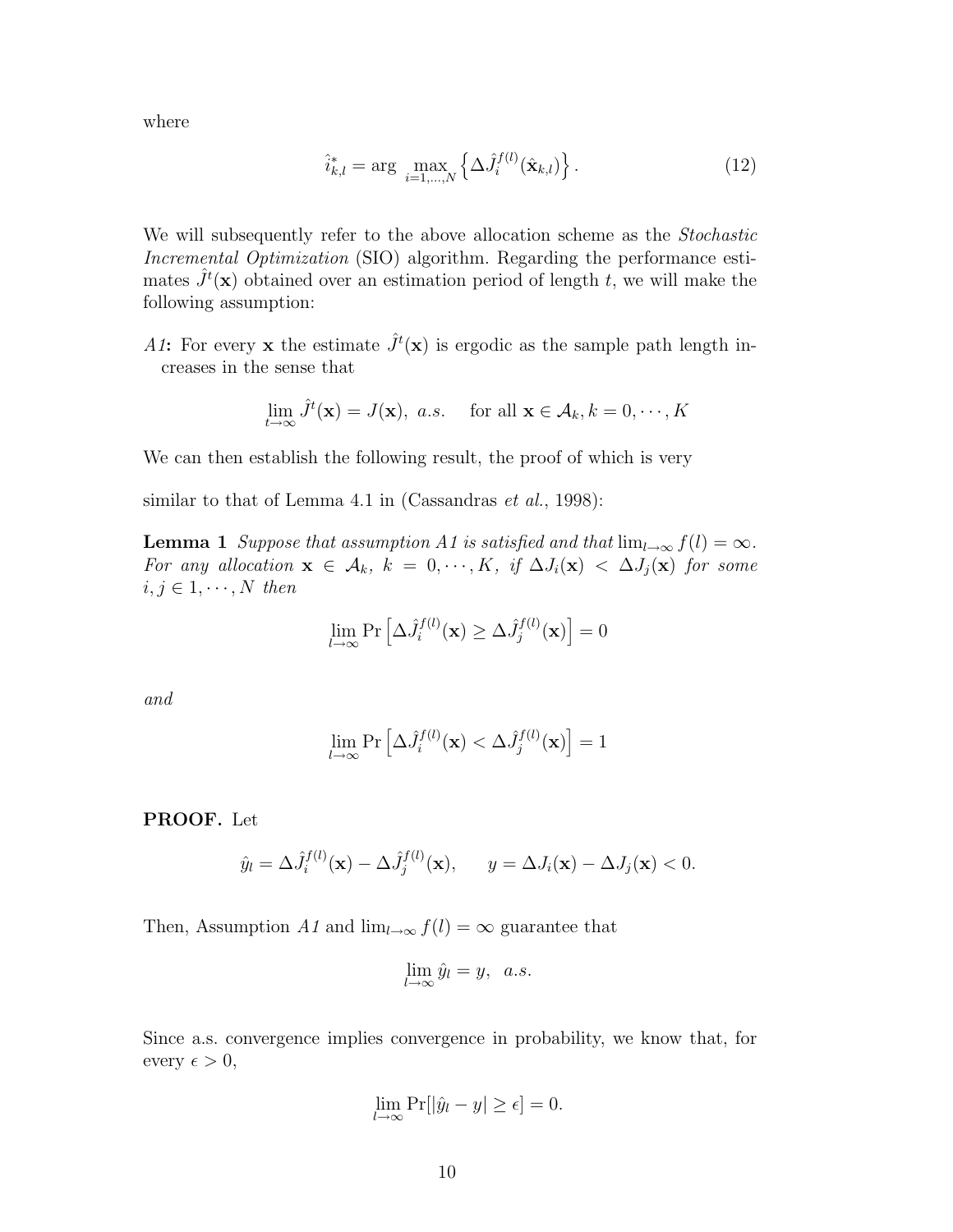Setting  $\epsilon = -y > 0$ , we obtain

$$
\lim_{l \to \infty} \Pr[|\hat{y}_l - y| \ge -y] = 0. \tag{13}
$$

Finally, since  $Pr[\hat{y}_l \ge 0] \le Pr[|\hat{y}_l - y| \ge -y]$ , it immediately follows from (13) that

$$
\lim_{l \to \infty} \Pr[\hat{y}_l \ge 0] = 0
$$

which is the statement of the lemma.

**Theorem 2** For any performance measure  $J(\mathbf{x})$  that satisfies conditions **(S)** and  $(\mathbf{U})$ ,  $\{\hat{\mathbf{x}}_{K,l}\}$  converges in probability to the global optimal allocation, as  $l \to \infty$ .

**PROOF.** Let  $y_k$ ,  $k = 1, \dots, K$  denote the allocations that the IO process in (4) would visit if  $J(\mathbf{x})$  were known exactly. Clearly,  $\mathbf{y}_K$  is the optimal allocation due to Theorem 1. We proceed by determining the probability that (10)-(12) will yield  $y_K$  for some l:

$$
\Pr[\hat{\mathbf{x}}_{K,l} = \mathbf{y}_K] = \Pr[\hat{i}_{K-1,l}^* = i_{K-1}^* | \hat{\mathbf{x}}_{K-1,l} = \mathbf{y}_{K-1}] \Pr[\hat{\mathbf{x}}_{K-1,l} = \mathbf{y}_{K-1,l}]
$$

where  $\hat{i}_{K-1,l}^*$  and  $i_{K-1}^*$  are defined in (12) and (5) respectively. Further conditioning we get tioning, we get

$$
\Pr[\hat{\mathbf{x}}_{K,l} = \mathbf{y}_K] = \left\{ \prod_{k=1}^{K-1} \Pr[\hat{i}_{k,l}^* = i_k^* | \hat{\mathbf{x}}_{k,l} = \mathbf{y}_k] \right\} \Pr[\hat{\mathbf{x}}_{0,l} = \mathbf{y}_0]
$$
(14)

Next, take any term of the product

$$
\Pr\left[\hat{i}_{k,l}^{*} = i_{k}^{*} | \hat{\mathbf{x}}_{k,l} = \mathbf{y}_{k}\right] = \Pr\left[\Delta \hat{J}_{i_{k,l}^{*}}^{f(l)}(\mathbf{x}) > \max_{j=1,\dots,N} \left\{\Delta \hat{J}_{j}^{f(l)}(\mathbf{x})\right\} | \hat{\mathbf{x}}_{k,l} = \mathbf{y}_{k}\right]
$$
\n
$$
= 1 - \Pr\left[\Delta \hat{J}_{i_{k,l}^{*}}^{f(l)}(\mathbf{x}) \le \max_{j=1,\dots,N} \left\{\Delta \hat{J}_{j}^{f(l)}(\mathbf{x})\right\} | \hat{\mathbf{x}}_{k,l} = \mathbf{y}_{k}\right]
$$
\n
$$
= 1 - \Pr\left[\bigcup_{\substack{j=1,\dots,N\\j \neq i_{k,l}^{*}}} \Delta \hat{J}_{i_{k,l}^{*}}^{f(l)}(\mathbf{x}) \le \Delta \hat{J}_{j}^{f(l)}(\mathbf{x}) | \hat{\mathbf{x}}_{k,l} = \mathbf{y}_{k}\right]
$$

П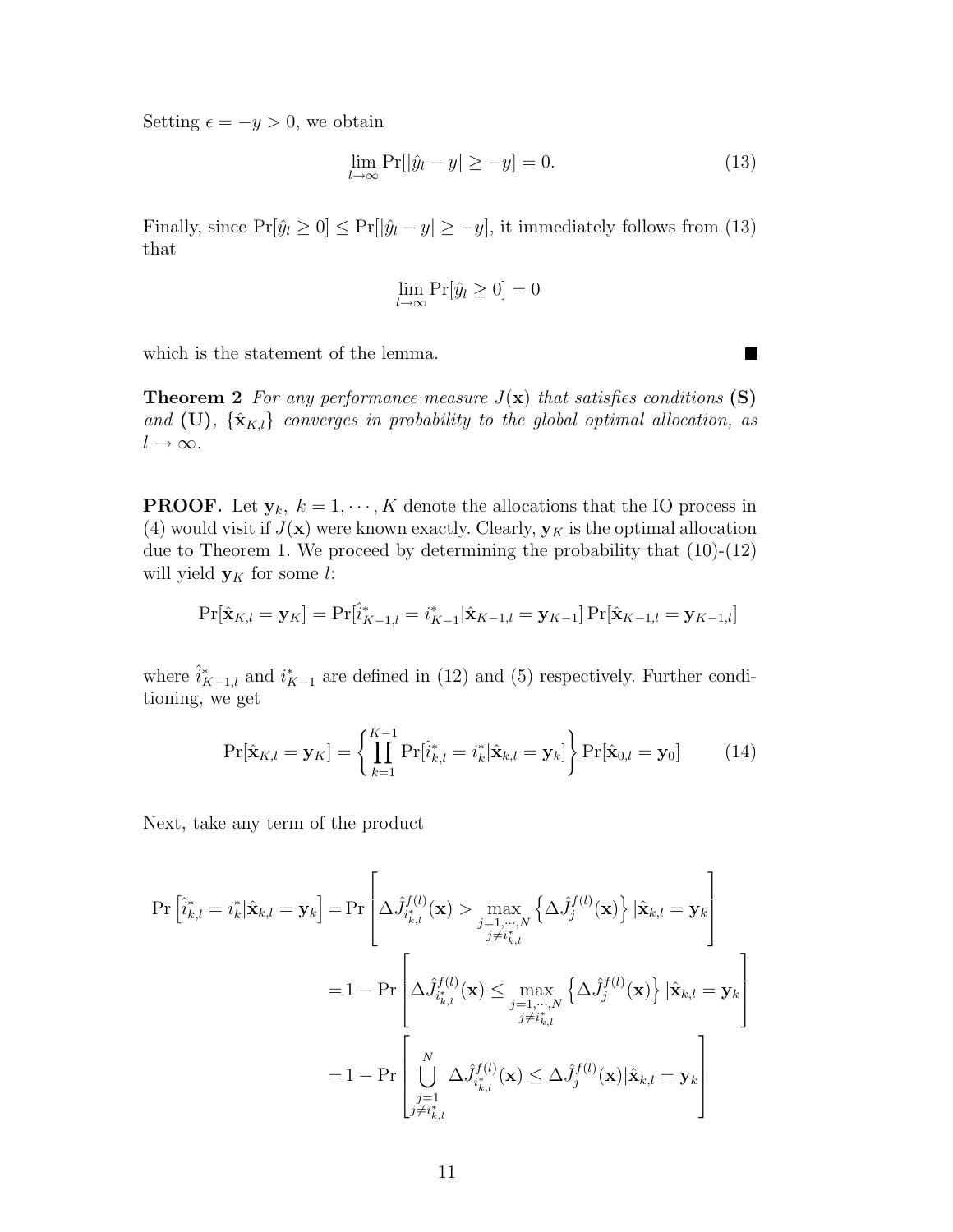$$
\geq 1 - \sum_{\substack{j=1 \ j \neq i_{k,l}^*}}^N \Pr\left[\Delta \hat{J}_{i_{k,l}^*}^{f(l)}(\mathbf{x}) \leq \Delta \hat{J}_j^{f(l)}(\mathbf{x}) | \hat{\mathbf{x}}_{k,l} = \mathbf{y}_k\right] \quad (15)
$$

Since  $\lim_{l\to\infty} f(l) = \infty$ , and since  $\Delta J_{i^*_{k,l}}(\mathbf{x}) > \Delta J_j(\mathbf{x}), j \neq i^*_{k,l}$  all terms in the summation go to 0 due to Lemma 1 and therefore, all terms  $Pr[\hat{i}_{k,l}^* = i_k^* | \hat{\mathbf{x}}_{k,l} = \mathbf{y}_l]$  approach 1 as  $l \to \infty$ . Moreover, by (11) we have  $Pr[\hat{\mathbf{x}}_{k,l} = \mathbf{y}_l] = 1$ , where **y**<sub>*k*</sub>] approach 1 as *l* → ∞. Moreover, by (11) we have  $Pr[\hat{\mathbf{x}}_{0,l} = \mathbf{y}_0] = 1$ , where **y**<sub>0</sub> = [1, ⋅ ⋅ ⋅ , 1]. It follows that  $\lim_{l\to\infty} \Pr[\hat{\mathbf{x}}_{K,l} = \mathbf{y}_K] = 1$  and the theorem is proved.

**Remark 2** The convergence rate of the algorithm depends on the difference  $\Delta_i(\mathbf{x}) - \Delta_i(\mathbf{x})$ . When this difference is large, then the limit of the probabilities described in Lemma 1 converges faster. Therefore, the algorithm quickly converges to a set of allocations that exhibit near optimal performance. Subsequently, it may oscillate between allocations in this set and eventually settles down to the optimal one.

#### 4.1 Stronger Convergence Results

Under some additional mild conditions and by properly selecting the "observation interval"  $t = f(l)$ , it is possible to show that the process (10)-(12) converges to the optimal allocation almost surely. To show this, first recall a result from (Dai, 1996).

**Lemma 2** Suppose that  $\{\hat{x}_t, t \geq 0\}$  is a stochastic process satisfying (a)  $\lim_{t \to \infty} \hat{x}_t = x$ , *a.s.*; (b)  $\lim_{t \to \infty} E[\hat{x}_t] = x$ ; (c)  $Var[\hat{x}_t] = O(\frac{1}{t})$ . If  $x > 0$ , then then

$$
\Pr[\hat{x}_t \le 0] = O(\frac{1}{t}).
$$

The assumptions in Lemma 2 are very mild and almost always satisfied in the simulation or direct sample path observation of DES. Lemma 2 establishes the rate of convergence for comparing  $\hat{x}_t$  against 0. Using this result, we can prove the following lemma which will be needed for our main result.

**Lemma 3** Assume that, for every *i*, the estimate  $\hat{J}_i^t(\mathbf{x})$  satisfies the assumptions of Lemma 2. Then, for any *i*, *i*, *i*, *i*, *i* tions of Lemma 2. Then, for any  $i, j, i \neq j$ ,

$$
\Pr[\Delta \hat{J}_i^t(\mathbf{x}) \ge \Delta \hat{J}_j^t(\mathbf{x})] = O(\frac{1}{t})
$$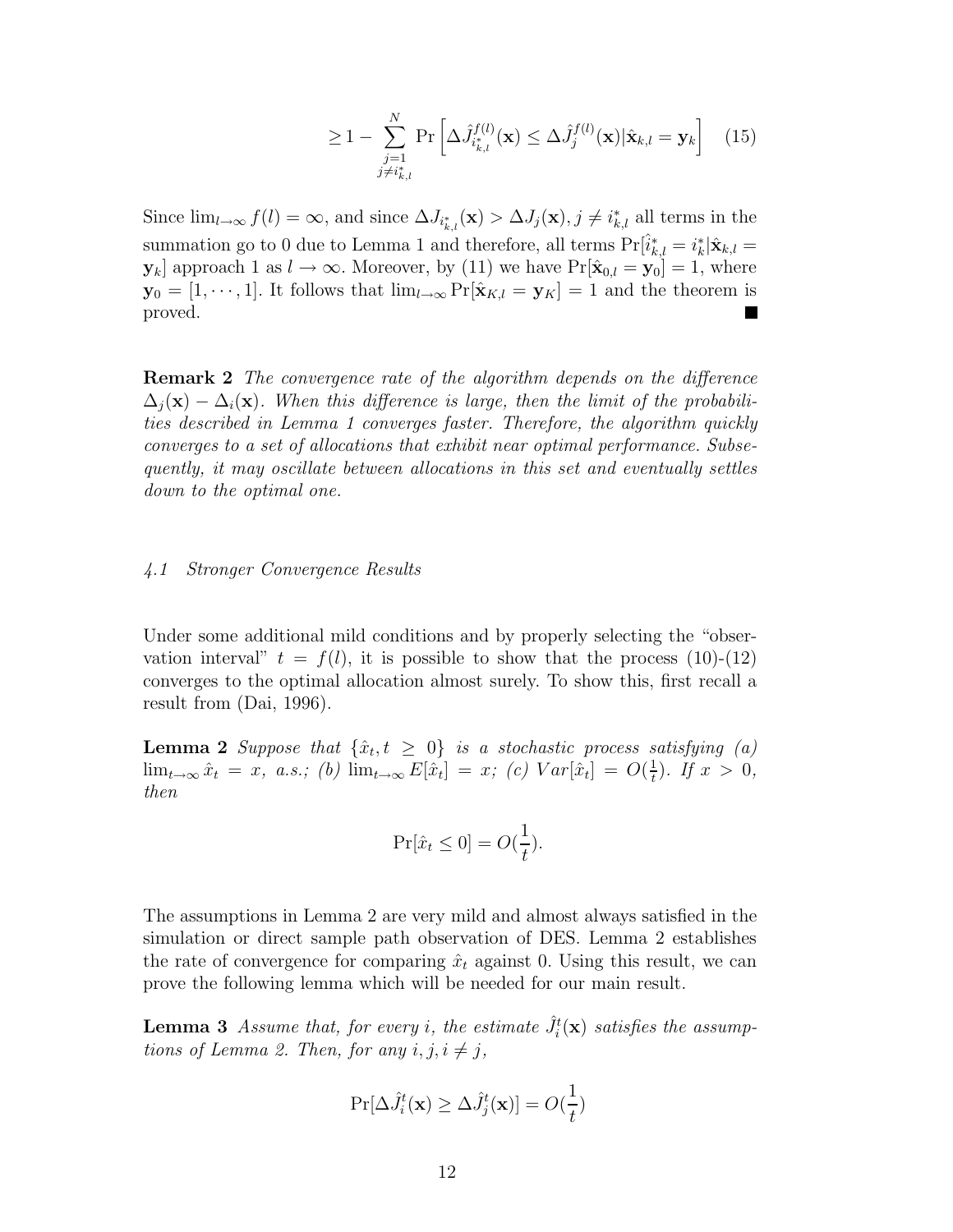and

$$
\Pr[\Delta \hat{J}_i^t(\mathbf{x}) < \Delta \hat{J}_j^t(\mathbf{x})] = 1 - O(\frac{1}{t})
$$

provided that  $\Delta J_i(\mathbf{x}) < \Delta J_j(\mathbf{x})$ .

**PROOF.** Let  $\hat{x}_k = \Delta \hat{J}_j^t(\mathbf{x}) - \Delta \hat{J}_i^t(\mathbf{x})$  and  $x = \Delta J_j(\mathbf{x}) - \Delta J_i(\mathbf{x})$ . Then,  $\{\hat{x}_k\}$ satisfies the assumptions of Lemma 2 and  $x > 0$ . Thus the conclusion holds.

**Theorem 3** For any performance measure  $J(\mathbf{x})$  that satisfies conditions **(S)** and **(U)** and the conditions of Lemma 3, if the observation interval  $f(l) \geq l^{1+c}$ <br>for some constant  $c > 0$ , the process  $\{ \hat{\mathbf{x}}_l, l \}$  converges to the alobal ortimal for some constant  $c > 0$ , the process  $\{\hat{\mathbf{x}}_{k,l}\}$  converges to the global optimal allocation almost surely.

**PROOF.** From Lemma 3 we get that

$$
\Pr\left[\Delta \hat{J}_{i_{k,l}^*}^{f(l)}(\mathbf{x}) \le \Delta \hat{J}_j^{f(l)}(\mathbf{x})|\hat{\mathbf{x}}_{k,l} = \mathbf{y}_k\right] = O(\frac{1}{f(l)}) = O(\frac{1}{l^{1+c}})
$$

Also from (15) we get that the

$$
\Pr[\hat{x}_{k,l} \notin \mathcal{X}_k^* | \hat{\mathbf{x}}_{k,l} = \mathbf{y}_k] = O(\frac{1}{l^{1+c}})
$$
\n(16)

where  $\mathcal{X}_{k}^{*}$  is the set of all allocations that exhibit optimal performance from the set  $\mathcal{A}_k$ . Clearly,

$$
\sum_{l=1}^{\infty} \frac{1}{l^{1+c}} < \infty \tag{17}
$$

Hence,using the Borel-Cantelli Lemma (see pp. 255-256 of (Shiryayev,1979)) we conclude that  $\hat{x}_{k,l}$  converges to the optimal allocation almost surely. Ш

If the Uniqueness condition  $(U)$  is not satisfied, then there is no guarantee that the SIO algorithm will converge to the optimal in any sense. In this case, one can proceed in a way similar to the set-iterative process in Section 3.1. For example, one can include in the set  $U_k$  all the allocations whose estimated performance lies within some distance  $\delta$  from the observed maximum. However, we will not elaborate on this issue any further and concentrate instead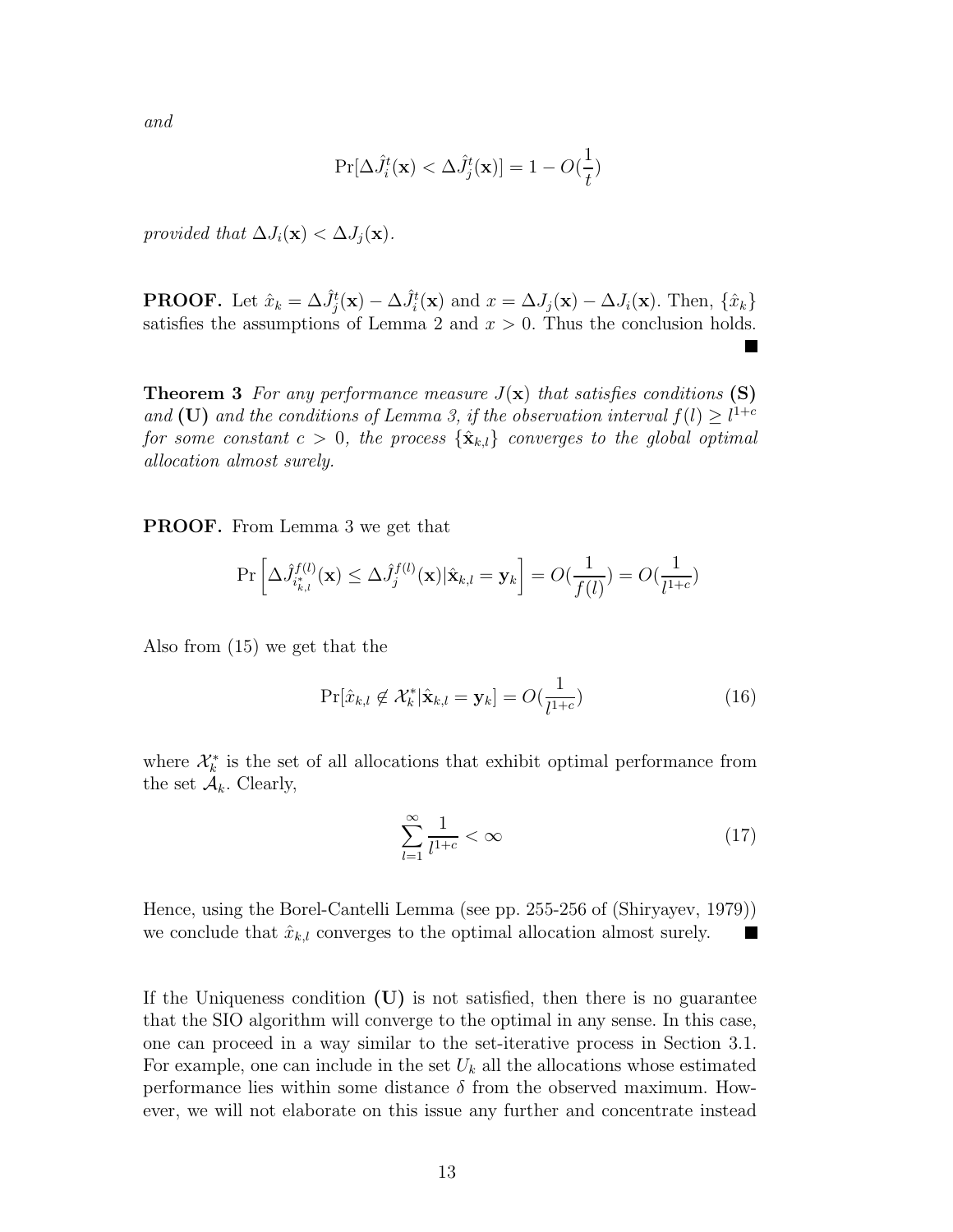on the crucial problem of obtaining estimates of the finite differences  $\Delta J_i(\mathbf{x})$ ,  $i=1,\cdots,N.$ 

Note that the algorithm SIO cannot be directly used on-line because allowing the system allocation to reset according to (11) will significantly degrade the system's performance, and it will take  $K$  steps until the performance reaches the optimal level again. This is clearly inefficient. Nevertheless, it is possible to use SIO on-line if one adopts ideas from concurrent estimation (Cassandras and Panayiotou, 1996). Specifically, one can implement a simulator of the system under any allocation, but rather than using a random number generator to obtain the various event lifetimes, observe them directly from the actual system. We can then use SIO with the simulated system to allocate all  $K$  resources and then update the allocation of the actual system. Note that if one resorts to simulation, for either an on-line or off-line implementation, in order to obtain the estimates  $\Delta \hat{J}_i^{f(l)}(\hat{\mathbf{x}}_{k,l})$  in (12) for all  $i = 1, \dots, N$ , at least  $N+1$ <br>simulations are required before a single step of the SIO algorithm can take simulations are required before a single step of the SIO algorithm can take place. This motivates the use of PA techniques for obtaining all these from a single simulation (or observation of a sample path of the actual system). Finally, it is worth pointing out that if this approach is used for on-line control, the system of interest may contain features such as machine failures and repairs, preventive maintenance, and setup times; this is because the estimates obtained are dependent only on observable events and event times and not on any specific distribution characteristics for the stochastic processes involved.

# **5 Perturbation Analysis for Throughput Sensitivity Estimation**

We will henceforth concentrate on throughput as the objective function  $J(\mathbf{x})$ to be maximized. In this section,we will employ PA in order to estimate the finite differences  $\Delta J_i(\mathbf{x})$  defined in the previous section and required by the  $SIO$  algorithm as seen in  $(12)$ . Our goal, therefore, is to estimate the effect of adding a kanban to any one of stages  $1, \dots, N$  in the system operating under an allocation  $\mathbf{x} \in \mathcal{A}_k$  while observing a sample path of that system and without actually making any such change to it.

## 5.1 Notation and Definitions

We begin by establishing some basic notation and defining quantities we will use in our analysis. First, for any x, let  $[x]^+ \equiv \max\{0, x\}$ . The pair  $(k, n)$  will<br>be used to denote the kth job in the nth stage. Associated with such a job are be used to denote the kth job in the nth stage. Associated with such a job are

 $Z_k^n$  : the service time of  $(k, n)$ .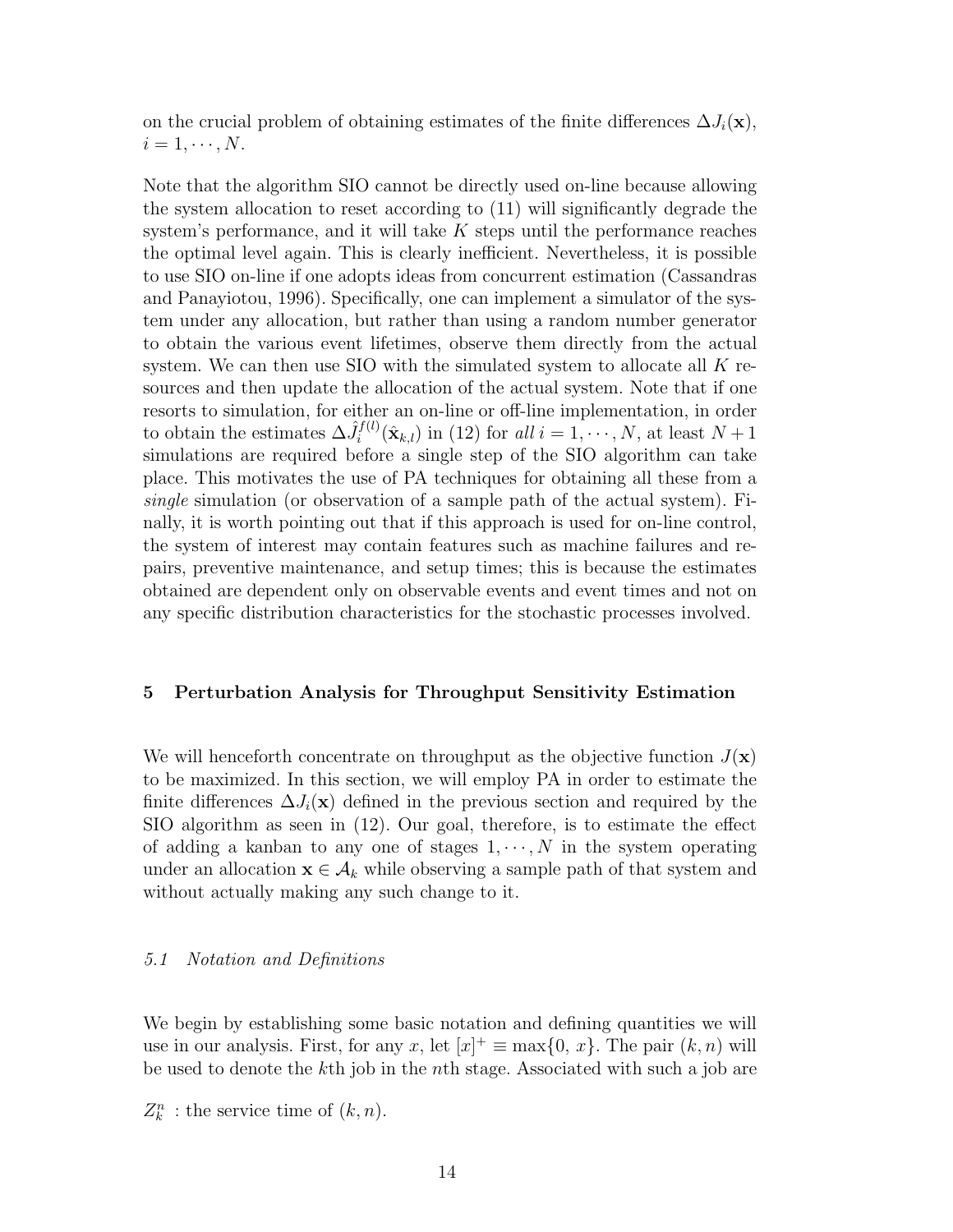$C_k^n$  : the service completion time of  $(k, n)$  at stage *n*.<br> $D^n$  : the departure time of  $(k, n)$  from stage *n*; if n

 $D_k^n$ : the departure time of  $(k, n)$  from stage *n*; if no blocking occurs, then  $D^n - C^n$  $D_k^n = C_k^n$ .

We also define

$$
I_k^n \equiv D_k^{n-1} - D_{k-1}^n \equiv -W_k^n \tag{18}
$$

Observe that when  $I_k^n > 0$ , this quantity is the length of an idle period at stage *n* that starts with the departure of  $(k-1, n)$  and ends with the arrival stage *n* that starts with the departure of  $(k-1, n)$  and ends with the arrival of  $(k, n)$  at time  $D_k^{n-1}$ . Conversely, if  $W_k^n = -I_k^n > 0$ , this is the waiting time<br>of  $(k, n)$  who can only begin processing at time  $D^n \leq D^{n-1}$ . Similarly we of  $(k, n)$  who can only begin processing at time  $D_{k-1}^n > D_k^{n-1}$ . Similarly, we define define

$$
B_k^n \equiv D_{k-x_{n+1}}^{n+1} - C_k^n \tag{19}
$$

which, if  $B_k^n > 0$ , provides the length of a blocking period for the job  $(k, n)$ <br>completing service at time  $C^n$  Finally completing service at time  $C_k^n$ . Finally,

$$
Q_k^n \equiv D_k^n - D_{k-1}^n = Z_k^n + [I_k^n]^{+} + [B_k^n]^{+}
$$
\n(20)

so that  $Q_k^n$  represents the interdeparture time of  $(k-1, n)$  and  $(k, n)$  at stage  $\it n.$ 

For our purposes, a *perturbed* sample path is one that would have resulted if the exact same nominal sample path had been reproduced under an allocation with one kanban added at some stage. To distinguish between quantities pertaining to the nominal path and their counterparts on a perturbed path we will use a superscript p as follows: if the number of kanban allocated to stage  $n$  is  $x_n$  in the nominal path, then  $^p x_n$  denotes the number of kanban in the perturbed<br>path. Similar notation applies to other quantities such as  $D^n$  etc. With this path. Similar notation applies to other quantities such as  $D_k^n$ , etc. With this in mind, we define the indicator function

$$
\mathbf{1}[n+1] = \mathbf{1}[{}^{p}x_{n+1} = x_{n+1} + 1] = \begin{cases} 1 \text{ if } {}^{p}x_{n+1} = x_{n+1} + 1 \\ 0 \text{ if } {}^{p}x_{n+1} = x_{n+1} \end{cases}
$$

to identify the downstream stage to any stage  $n$  where an additional kanban would have been added in a perturbed path. We also define

$$
\Delta D_k^n \equiv D_k^n - {}^p D_k^n \tag{21}
$$

to be the departure time perturbation for  $(k, n)$  due to the addition of a kanban to the nominal allocation.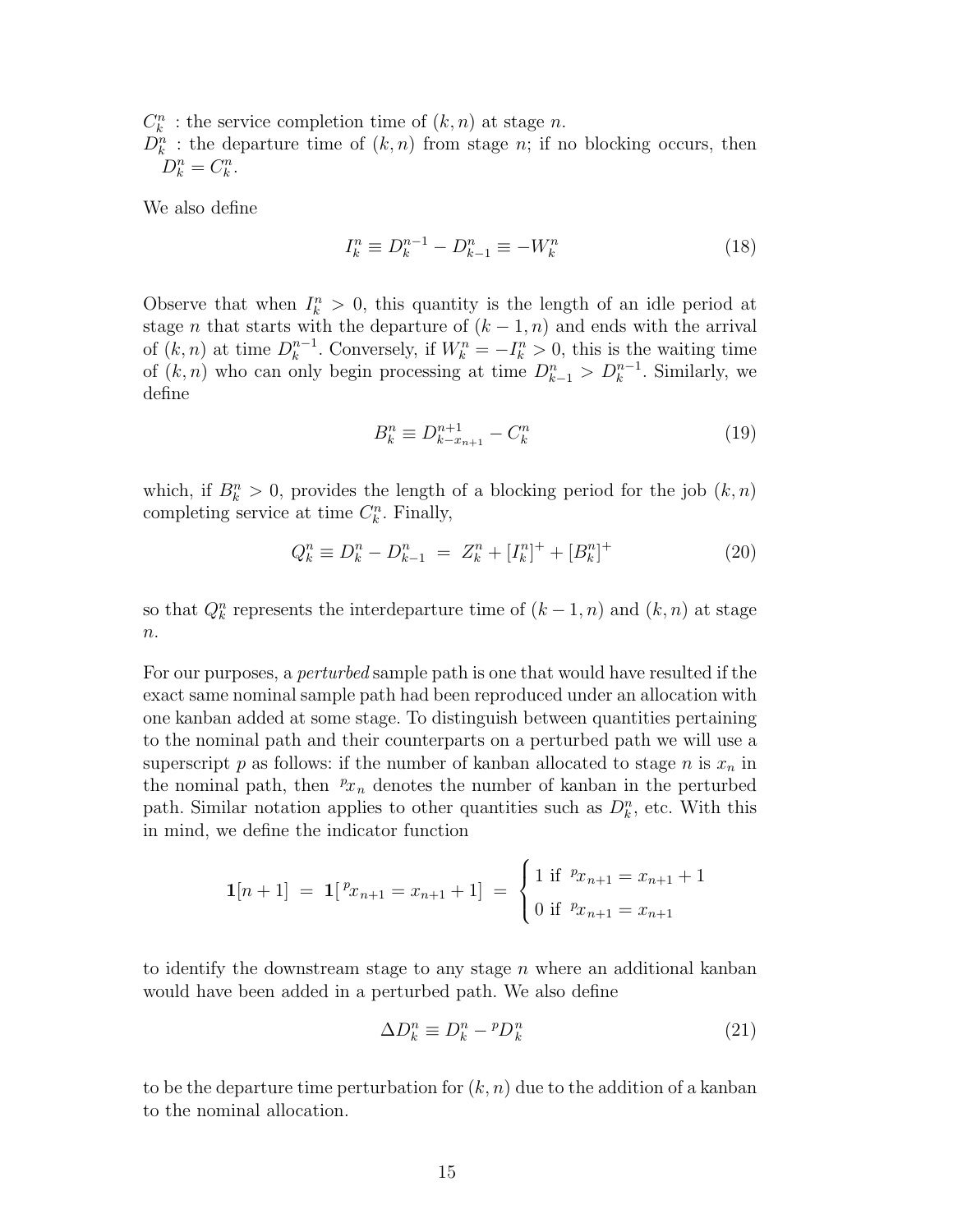Finally, we will find useful the following quantity, defined as the *relative per*turbation in departure times for two jobs  $(k_1, n_1)$  and  $(k_2, n_2)$ :

$$
\Delta_{(k_2, n_2)}^{(k_1, n_1)} \equiv \Delta D_{k_1}^{n_1} - \Delta D_{k_2}^{n_2} \tag{22}
$$

#### 5.2 Derivation of Departure Time Perturbation Dynamics

We begin with the simple observation that the departure time  $D_k^n$  satisfies the following Lindley-type requisive equation: following Lindley-type recursive equation:

$$
D_k^n = \max \left\{ D_k^{n-1} + Z_k^n, \ D_{k-1}^n + Z_k^n, \ D_{k-x_{n+1}}^{n+1} \right\} \tag{23}
$$

There are three cases captured in this equation:

(1) The departure of  $(k, n)$  was activated by the departure of  $(k, n-1)$ . This corresponds to the case where  $(k, n)$  starts a new busy period at stage  $n$  and, upon completion of service, it is not blocked by the downstream stage  $n + 1$ . Thus,  $D_k^n = D_k^{n-1} + Z_k^n$  and from the definitions (18) and (19) it is easy to see that (19) it is easy to see that

$$
D_k^n = D_k^{n-1} + Z_k^n \Longleftrightarrow W_k^n \le 0, B_k^n \le 0 \tag{24}
$$

(2) The departure of  $(k, n)$  was activated by the departure of  $(k-1, n)$ . This corresponds to the case where  $(k, n)$  belongs to an ongoing busy period (hence, experiencing some waiting in queue before receiving service) and it is not blocked by the downstream server  $n + 1$ . Thus,  $D_k^n = D_{k-1}^n + Z_k^n$ <br>and from (18) and (10) it is once again easy to check that and from (18) and (19) it is once again easy to check that

$$
D_k^n = D_{k-1}^n + Z_k^n \Longleftrightarrow W_k^n \ge 0, B_k^n \le 0 \tag{25}
$$

(3) The departure of  $(k, n)$  was activated by the departure of  $(k-x_{n+1}, n+1)$ . This corresponds to the case where  $(k, n)$  is blocked and must remain at the *n*th stage after service completion<sup>3</sup>. In this case,  $D_k^n = D_{k-x_{n+1}}^{n+1}$  and from (10) it is easy to check that from (19) it is easy to check that

$$
D_k^n = D_{k-x_{n+1}}^{n+1} \Longleftrightarrow B_k^n \ge 0 \tag{26}
$$

Next consider the perturbation  $\Delta D_k^n$  defined by (21). By applying (23) to both the nominal and perturbed paths, there are 9 distinct cases possible the nominal and perturbed paths, there are 9 distinct cases possible.

**Case 1.** Nominal Sample Path:  $(k, n)$  starts a new busy period and is not blocked, i.e.  $W_k^n \leq 0$ ,  $B_k^n \leq 0$ .

<sup>&</sup>lt;sup>3</sup> Actually, this case combines two subcases, one where  $(k, n)$  starts a new busy period and leaves stage  $n$  after being blocked for some time, and another where  $(k, n)$  belongs to an ongoing busy period and leaves stage n after being blocked.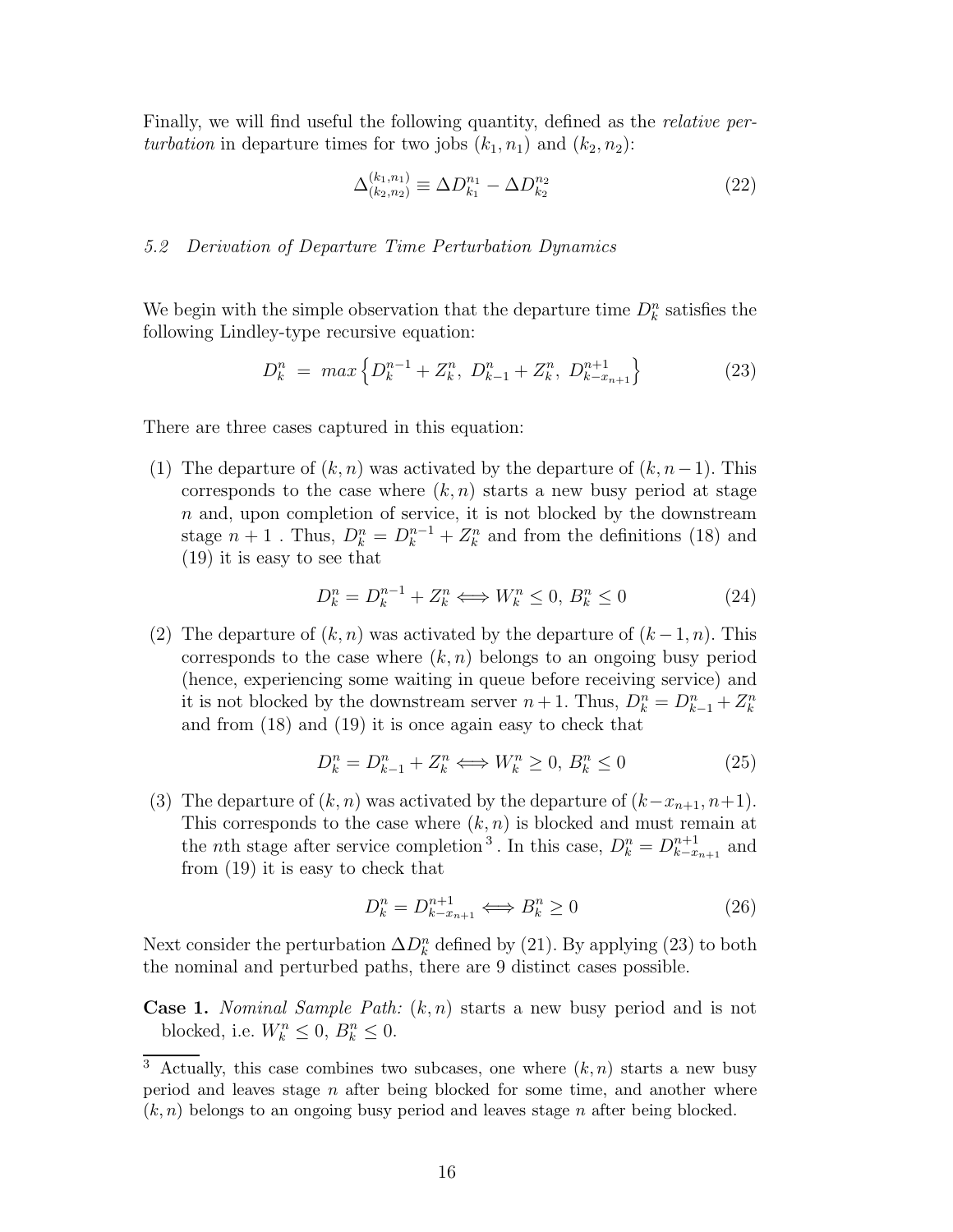Perturbed Sample Path:  $(k, n)$  starts a new busy period and is not blocked, i.e.  $^pW_k^n \leq 0$  and  $^pB_k^n \leq 0$ .

Applying  $(24)$  for both nominal and perturbed sample paths, we get:

$$
\Delta D_k^n = D_k^{n-1} + Z_k^n - \left( {}^p D_k^{n-1} + Z_k^n \right) = D_k^{n-1} - {}^p D_k^{n-1} = \Delta D_k^{n-1} \tag{27}
$$

**Case 2.** Nominal Sample Path:  $(k, n)$  starts a new busy period and is not blocked, i.e.  $W_k^n \leq 0$  and  $B_k^n \leq 0$ .<br>*Perturbed Sample Path:*  $(k, n)$  was

*Perturbed Sample Path:*  $(k, n)$  waits and is not blocked, i.e.  $^pW_k^n > 0$  and  $P B_k^n \leq 0.$ <br>Applyin

Applying (24) for the nominal sample path and (25) for the perturbed sample path,we get:

$$
\Delta D_k^n = D_k^{n-1} + Z_k^n - {p D_{k-1}^n + Z_k^n \choose p} \n= D_k^{n-1} + D_{k-1}^n - {p D_{k-1}^n - D_{k-1}^n \choose p} \n= \Delta D_{k-1}^n + D_k^{n-1} - D_{k-1}^n \n= \Delta D_{k-1}^n + I_k^n
$$

where (18) was used in the last step. Note that  $I_k^n \geq 0$  since  $W_k^n \leq 0$ <br>by assumption Adding and subtracting  $\Delta D^{n-1}$  and using (22) allows us to by assumption. Adding and subtracting  $\Delta D_k^{n-1}$  and using (22) allows us to rewrite this equation in the following form (which will prove more convenient rewrite this equation in the following form (which will prove more convenient later on):

$$
\Delta D_k^n = \Delta D_k^{n-1} - \left[\Delta_{(k-1,n)}^{(k,n-1)} - I_k^n\right]
$$
\n(28)

**Case 3.** Nominal Sample Path:  $(k, n)$  starts a new busy period and is not blocked, i.e.  $W_k^n \leq 0$  and  $B_k^n \leq 0$ .<br>*Perturbed Sample Path:*  $(k, n)$  is b

*Perturbed Sample Path:*  $(k, n)$  is blocked, i.e.  ${}^pB_k^n > 0$ . Using (26) for the perturbed path and the definition of  $\Delta D_k^n$ ,

$$
\Delta D_k^n = D_k^n - {}^p D_{k-x_{n+1}-1[n+1]}^{n+1}
$$
  
=  $D_k^n + D_{k-x_{n+1}-1[n+1]}^{n+1} - {}^p D_{k-x_{n+1}-1[n+1]}^{n+1} - D_{k-x_{n+1}-1[n+1]}^{n+1}$   
=  $\Delta D_{k-x_{n+1}-1[n+1]}^{n+1} + D_k^n - D_{k-x_{n+1}-1[n+1]}^{n+1}$ 

Using (19),(20) and the fact that  $D_k^n = C_k^n$  we get, if  $\mathbf{1}[n+1] = 0$ ,

$$
\Delta D_k^n = \Delta D_{k-x_{n+1}}^{n+1} - B_k^n
$$

and, if  $1[n+1] = 1$ ,

$$
\Delta D_k^n = \Delta D_{k-x_{n+1}-1}^{n+1} + D_k^n - D_{k-x_{n+1}}^{n+1} + D_{k-x_{n+1}}^{n+1} - D_{k-x_{n+1}-1}^{n+1}
$$
  
=  $\Delta D_{k-x_{n+1}-1}^{n+1} - B_k^n + Q_{k-x_{n+1}}^{n+1}$ 

Again add and subtract  $\Delta D_k^{n-1}$  to obtain

$$
\Delta D_k^n = \Delta D_k^{n-1} - \left[ \Delta_{(k-x_{n+1}-1[n+1],n+1)}^{(k,n-1)} + B_k^n - Q_{k-x_{n+1}}^{n+1} \cdot \mathbf{1}[n+1] \right] (29)
$$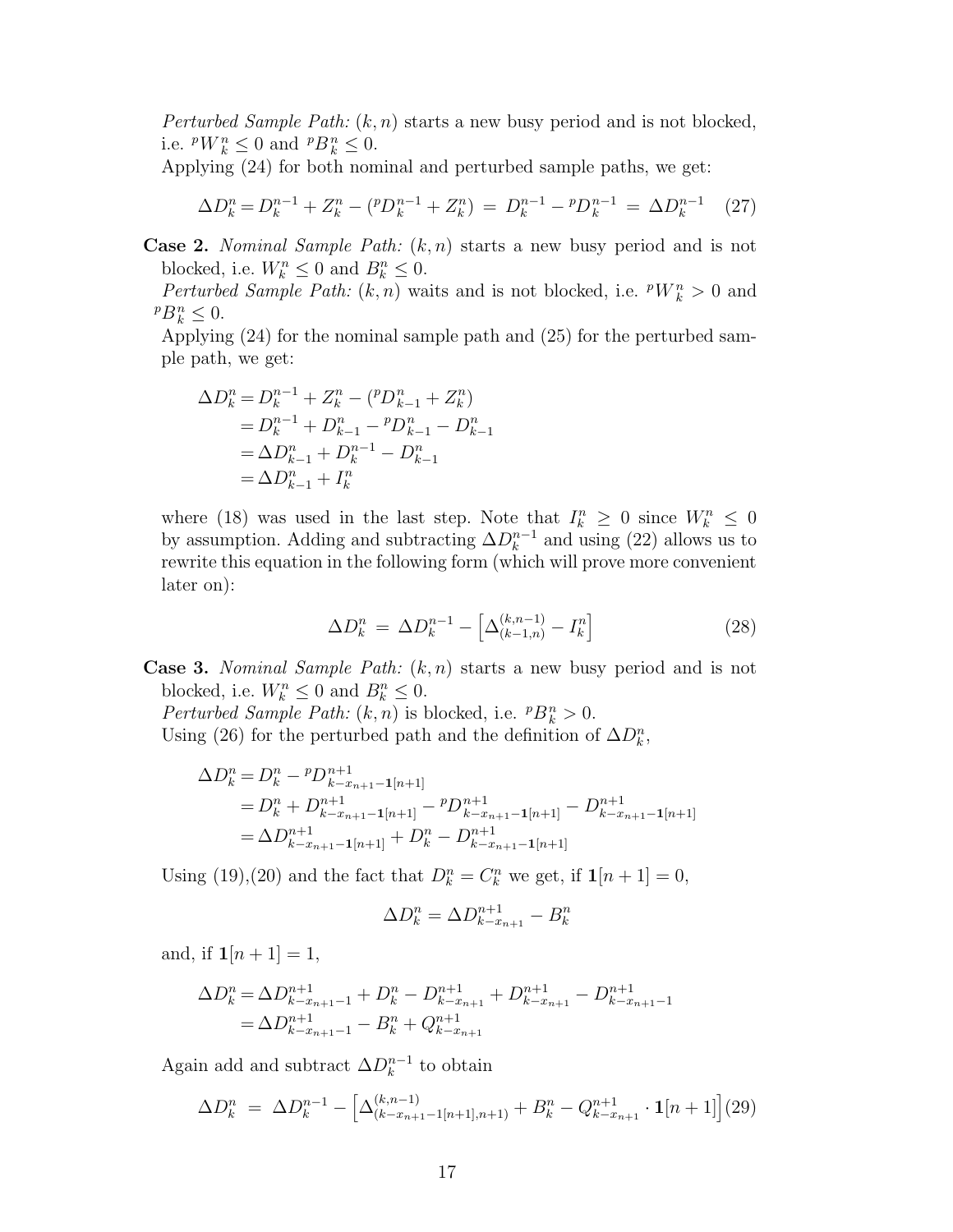For the other six remaining cases, expressions for  $\Delta D_k^n$  can be derived in a similar way. We omit the details and provide only the final equations: similar way. We omit the details and provide only the final equations:

**Case 4.** *Nominal Sample Path:*  $(k, n)$  waits and is not blocked, i.e.  $W_k^n > 0$ and  $B_k^n \leq 0$ .<br>*Perturbed* Se

Perturbed Sample Path:  $(k, n)$  starts a new busy period and is not blocked, i.e.  $^{p}W_{k}^{n} \leq 0$  and  $^{p}B_{k}^{n} \leq 0$ .

$$
\Delta D_k^n = \Delta D_{k-1}^n - \left[ \Delta_{(k,n-1)}^{(k-1,n)} - W_k^n \right] \tag{30}
$$

**Case 5.** *Nominal Sample Path:*  $(k, n)$  waits and is not blocked, i.e.  $W_k^n > 0$ and  $B_k^n \leq 0$ .<br>*Perturbed Se* 

*Perturbed Sample Path:*  $(k, n)$  waits and is not blocked, i.e.  $^pW_k^n > 0$  and  $P B_k^n \leq 0.$ 

$$
\Delta D_k^n = \Delta D_{k-1}^n \tag{31}
$$

**Case 6.** *Nominal Sample Path:*  $(k, n)$  waits and is not blocked, i.e.  $W_k^n > 0$ and  $B_k^n \leq 0$ .<br>*Perturbed* Se

*Perturbed Sample Path:*  $(k, n)$  is blocked, i.e.  ${}^pB_k^n > 0$ .

$$
\Delta D_k^n = \Delta D_{k-1}^n - \left[ \Delta_{(k-x_{n+1}-1[n+1],n+1)}^{(k-1,n)} + B_k^n - Q_{k-x_{n+1}}^{n+1} \cdot \mathbf{1}[n+1] \right] (32)
$$

**Case 7.** Nominal Sample Path:  $(k, n)$  is blocked, i.e.  $B_k^n > 0$ .<br>*Perturbed Sample Path:*  $(k, n)$  starts a new busy period and

Perturbed Sample Path:  $(k, n)$  starts a new busy period and is not blocked, i.e.  $^pW_k^n \leq 0$  and  $^pB_k^n \leq 0$ .

$$
\Delta D_k^n = \Delta D_{k-x_{n+1}}^{n+1} - \left[ \Delta_{(k,n-1)}^{(k-x_{n+1},n+1)} - B_k^n - [W_k^n]^+ \right] \tag{33}
$$

**Case 8.** Nominal Sample Path:  $(k, n)$  is blocked, i.e.  $B_k^n > 0$ .<br>*Perturbed Sample Path:*  $(k, n)$  waits and is not blocked i.e. *Perturbed Sample Path:*  $(k, n)$  waits and is not blocked, i.e.  $^pW_k^n > 0$  and  $P B_k^n \leq 0.$ 

$$
\Delta D_k^n = \Delta D_{k-x_{n+1}}^{n+1} - \left[ \Delta_{(k-1,n)}^{(k-x_{n+1},n+1)} - B_k^n - [I_k^n]^+ \right] \tag{34}
$$

**Case 9.** Nominal Sample Path:  $(k, n)$  is blocked, i.e.  $B_k^n > 0$ .<br>*Perturbed Sample Path:*  $(k, n)$  is blocked i.e.  $pR^n > 0$ . *Perturbed Sample Path:*  $(k, n)$  is blocked, i.e.  ${}^pB_k^n > 0$ .

$$
\Delta D_k^n = \Delta D_{k-x_{n+1}}^{n+1} - \left[ \Delta_{(k-x_{n+1}-1,n+1)}^{(k-x_{n+1},n+1)} - Q_{k-x_{n+1}}^{n+1} \right] \cdot \mathbf{1}[n+1] \tag{35}
$$

**Remark 3** Notice that if we substitute equation (22) in all equations (27) to (35) and take into consideration the conditions on  $B_k^n$  and  $W_k^n$ , it is easily<br>seen that  $\Delta D^n \geq 0$  (provided initial conditions are such that  $\Delta D^n = 0$  for seen that  $\Delta D_k^n \geq 0$  (provided initial conditions are such that  $\Delta D_k^n = 0$  for any  $k, n \leq 0$ ). This provides an immediate proof of the monotonicity of the throughput with respect to the number of kanban at each stage.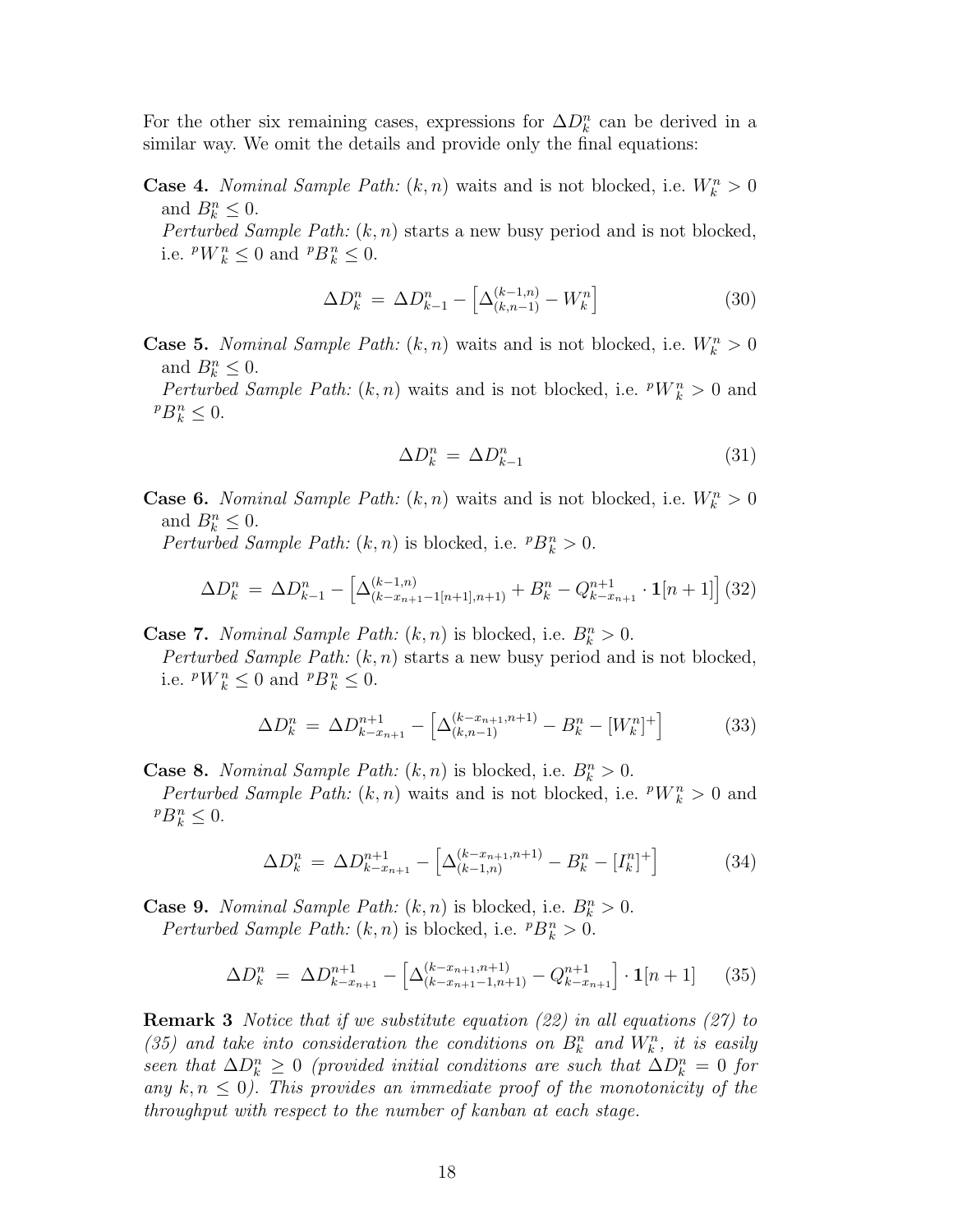Equations  $(27)$  to  $(35)$ , provide the departure time perturbation dynamics, assuming the values of  $^pW_k^n$  and  $^pB_k^n$  are known. Our goal, however, is to derive a recursive equation for  $\Delta D_k^n$  completely dependent on information ob-<br>servable along the nominal sample path. The following three theorems provide servable along the nominal sample path. The following three theorems provide such recursions.

**Theorem 4** If  $W_k^n \leq 0$  and  $B_k^n \leq 0$ , then:

$$
\Delta D_k^n = \Delta D_k^{n-1} - \max\left\{0, \ \Delta_{(k-1,n)}^{(k,n-1)} - I_k^n, \right.\n\left.\Delta_{(k-x_{n+1}-1[n+1],n+1)}^{(k,n-1)} + B_k^n - Q_{k-x_{n+1}}^{n+1} \cdot \mathbf{1}[n+1]\right\}
$$
\n(36)

**PROOF.** First, we show that the last two terms in the max bracket above can be expressed in terms of  $^pW_k^n$  and  $^pB_k^n$  alone:

$$
\Delta_{(k-1,n)}^{(k,n-1)} - I_k^n = \Delta D_k^{n-1} - \Delta D_{k-1}^n - I_k^n
$$
  
=  $D_k^{n-1} - {}^p D_k^{n-1} - D_{k-1}^n + {}^p D_{k-1}^n - D_k^{n-1} + D_{k-1}^n$   
=  ${}^p D_{k-1}^n - {}^p D_k^{n-1}$   
=  ${}^p W_k^n$  (37)

$$
\Delta_{(k-x_{n+1}-1[n+1],n+1)}^{(k,n-1)} + B_k^n - Q_{k-x_{n+1}}^{n+1} \cdot \mathbf{1}[n+1] =
$$
\n
$$
= \Delta D_k^{n-1} - \Delta D_{k-x_{n+1}-1[n+1]}^{n+1} + B_k^n - Q_{k-x_{n+1}}^{n+1} \cdot \mathbf{1}[n+1]
$$
\n
$$
= D_k^{n-1} - {}^p D_k^{n-1} - D_{k-x_{n+1}-1[n+1]}^{n+1} + {}^p D_{k-x_{n+1}-1[n+1]}^{n+1} +
$$
\n
$$
+ D_{k-x_{n+1}}^{n+1} - D_k^n - (D_{k-x_{n+1}}^{n+1} - D_{k-x_{n+1}-1}^{n+1}) \cdot \mathbf{1}[n+1]
$$
\n
$$
= {}^p D_{k-x_{n+1}-1[n+1]}^{n+1} - {}^p D_k^{n-1} - Z_k^n
$$
\n
$$
= {}^p D_{k-x_{n+1}-1[n+1]}^{n+1} - ({}^p C_k^n - [{}^p W_k^n]^+)
$$
\n
$$
= {}^p B_k^n + [{}^p W_k^n]^+
$$
\n(38)

Therefore, equation (36) is equivalent to:

$$
\Delta D_k^n = \Delta D_k^{n-1} - \max\{0, \, ^pW_k^n, \, ^pB_k^n + [^pW_k^n]^+\} \tag{39}
$$

We can then consider the following three possible cases:

(1) If  $^pW_k^n \leq 0$  and  $^pB_k^n \leq 0$ , then **Case 1** examined earlier applies and equation (27) gives  $\Delta D^n = \Delta D^{n-1}$  which is precisely (30) since  $\max_{\Delta} \{0, pW\}$ tion (27) gives  $\Delta D_k^n = \Delta D_k^{n-1}$ , which is precisely (39) since max $\{0, {}^pW_k^n, {}^pB_k^n + [{}^pW_k^n]^{+}\} = 0.$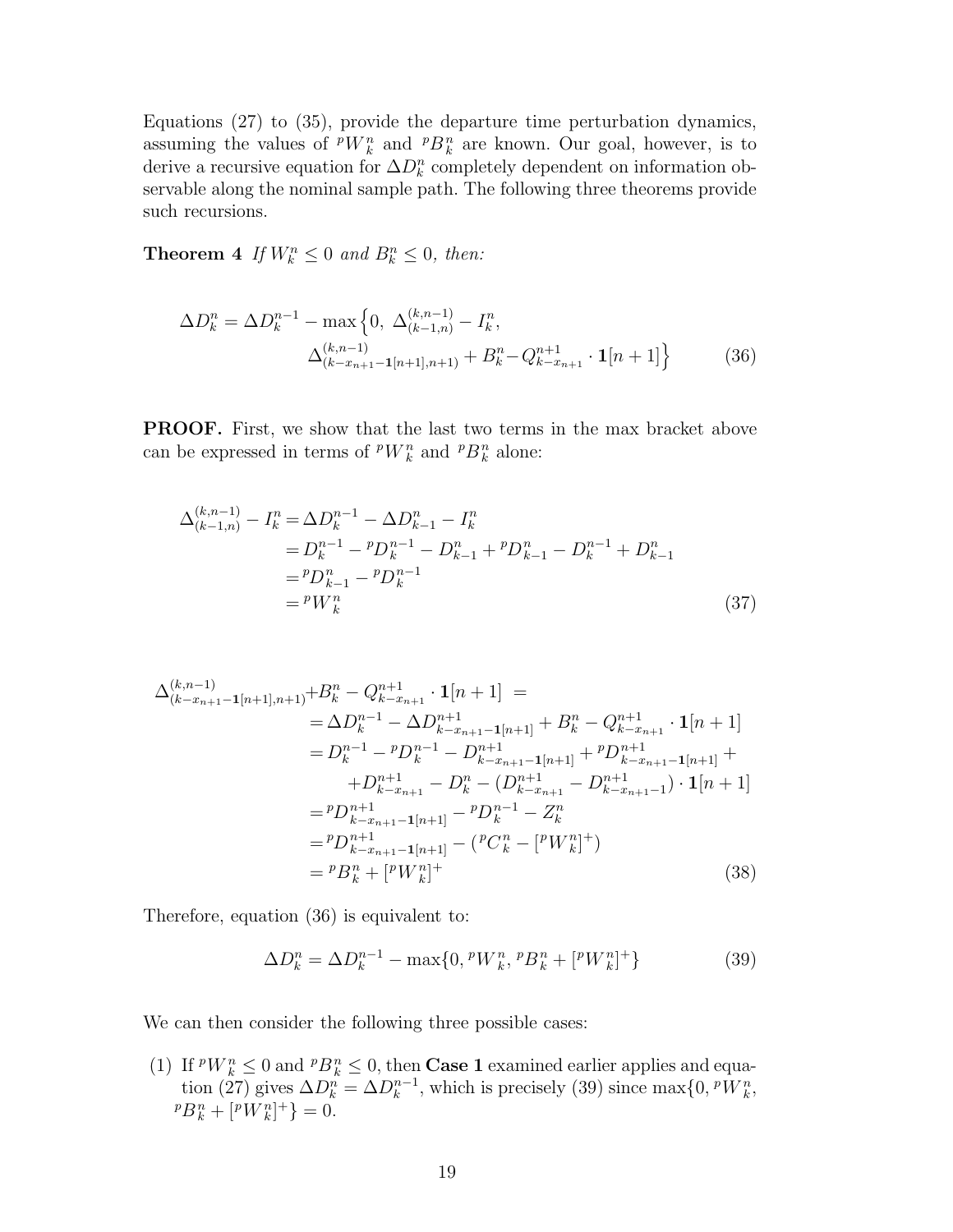(2) If  $^p W_k^n > 0$  and  $^p B_k^n \leq 0$ , then **Case 2** applies and equation (28) holds, which is again (39) since

$$
\max\{0, \, \,^pW_k^n, \, \,^pB_k^n + \, \left[ \,^pW_k^n \right]^+\} = \, \,^pW_k^n = \Delta_{(k-1,n)}^{(k,n-1)} - I_k^n
$$

 $\blacksquare$ 

(3) If  $P B_k^n > 0$ , then **Case 3** applies and (29) holds, which is the same as (39) since

$$
\max\{0, {}^{p}W_{k}^{n}, {}^{p}B_{k}^{n} + [{}^{p}W_{k}^{n}]^{+}\} = {}^{p}B_{k}^{n} + [{}^{p}W_{k}^{n}]^{+}
$$
  

$$
= \Delta_{(k-x_{n+1}-1[n+1],n+1)}^{(k,n-1)}
$$
  

$$
+ B_{k}^{n} - Q_{k-x_{n+1}}^{n+1} \cdot \mathbf{1}[n+1]
$$

The proofs of the next two theorems are similar to that of Theorem 4 and they are omitted.

**Theorem 5** If  $W_k^n > 0$  and  $B_k^n \leq 0$ , then:

$$
\Delta D_k^n = \Delta D_{k-1}^n - \max \left\{ 0, \Delta_{(k,n-1)}^{(k-1,n)} - W_k^n, \Delta_{(k-x_{n+1}-1[n+1], n+1)}^{(k-1,n)} + B_k^n - Q_{k-x_{n+1}}^{n+1} \cdot \mathbf{1}[n+1] \right\} \tag{40}
$$

**Theorem 6** If  $B_k^n > 0$ , then:

$$
\Delta D_k^n = \Delta D_{k-x_{n+1}}^{n+1} - \max \left\{ \Delta_{(k,n-1)}^{(k-x_{n+1},n+1)} - B_k^n - [W_k^n]^+, \right.\n\Delta_{(k-1,n)}^{(k-x_{n+1},n+1)} - B_k^n - [I_k^n]^+, \left( \Delta_{(k-x_{n+1}-1,n+1)}^{(k-x_{n+1},n+1)} - Q_{k-x_{n+1}}^{n+1} \right) \cdot \mathbf{1}[n+1] \right\}
$$
\n(41)

In summary, a single recursive expression for  $\Delta D_k^n$  is obtained by combining<br>the three theorems above. The following lemma asserts that all information the three theorems above. The following lemma asserts that all information involved in the evaluation of  $\Delta D_k^n$  at time  $D_k^n$  is contained in the information<br>available from the nominal sample path by that time (formally it is part of available from the nominal sample path by that time (formally, it is part of the  $\sigma$ -field generated by the history of the underlying stochastic process up to time  $D_k^n$ ).

**Lemma 4** All information required to evaluate the perturbation  $\Delta D_k^n$  at time  $D^n$  is contained in the history of the underlying process up to that time  $D_k^n$  is contained in the history of the underlying process up to that time.

**PROOF.** From Theorems 4-6 and recalling definition (22), the following quantities are involved in the evaluation of  $\Delta D_k^n$ :  $\Delta D_k^{n-1}$ ,  $\Delta D_{k-1}^n$ ,  $\Delta D_{k-x_{n+1}}^{n+1}$ ,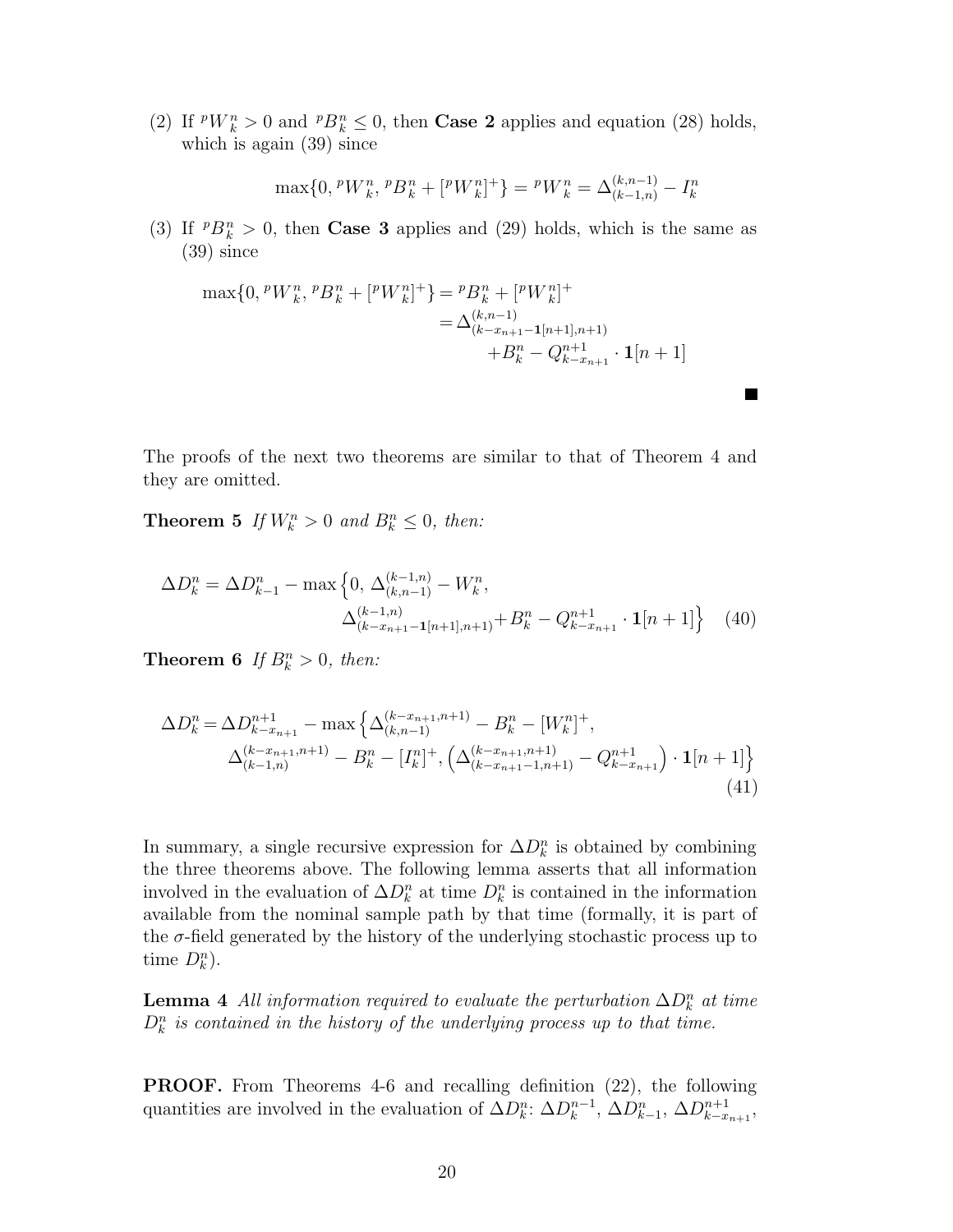$\Delta D_{k-x_{n+1}-1}^{n+1}, I_k^n, W_k^n, B_k^n$ , and  $Q_{k-x_{n+1}}^{n+1}$ . The first four quantities are evaluated<br>
at times  $D^{n-1}$ ,  $D^n$ ,  $D^{n+1}$ , and  $D^{n+1}$ , remestively. Because of the seat times  $D_k^{n-1}$ ,  $D_{k-1}^n$ ,  $D_{k-x_{n+1}}^{n+1}$ , and  $D_{k-x_{n+1}-1}^{n+1}$  respectively. Because of the se-<br>rial tensology and FIFO pature of the model it is obvious that  $D_n^n > D^{n-1}$ rial topology and FIFO nature of the model, it is obvious that  $D_k^n > D_k^{n-1}$ ,<br> $D^n > D^n$  , In addition, when the departure of  $(k, n)$  occurs at time  $D^n$  $D_k^n > D_{k-1}^n$ . In addition, when the departure of  $(k, n)$  occurs at time  $D_k^n$ , the departure of  $(k - x_{k+1}, n+1)$  must have already occurred, otherwise the the departure of  $(k - x_{n+1}, n+1)$  must have already occurred, otherwise the former event would not be feasible:  $(k, n)$  would have been blocked at time  $C_k^n$  and remained blocked until  $D_{k-x_{n+1}}^{n+1}$ . Therefore,  $D_k^n \geq D_{k-x_{n+1}}^{n+1}$ . Clearly,<br>then  $D_n^n \geq D_{k-1}^{n+1}$  also holds Finally the definitions of  $I_n^n$  *M/n*,  $D_n$  and then  $D_k^n > D_{k-x_{n+1}-1}^{n+1}$  also holds. Finally, the definitions of  $I_k^n$ ,  $W_k^n$ ,  $B_k^n$ , and  $O^{n+1}$  involve the same departure times above  $Q_{k-x_{n+1}}^{n+1}$  involve the same departure times above.

#### 5.3 Perturbation Analysis Algorithm

Theorems 4-6 directly lead to the following algorithm for evaluating all departure time perturbations.

# **Algorithm (PA1):**

- (1) **Initialize**:  $\Delta D_k^n = 0$  for all  $k, n \leq 0$ .<br>(2) **At the departure of**  $(k, n)$ .
- (2) At the departure of  $(k, n)$ :
	- (a) If  $(k, n)$  did *NOT* wait and was *NOT* blocked  $(W_k^n \leq 0, B_k^n \leq 0)$ , then then

$$
\Delta D_k^n = \Delta D_k^{n-1} - \max \left\{ 0, \ \Delta_{(k-1,n)}^{(k,n-1)} - I_k^n, \right.\n\Delta_{(k-x_{n+1}-1[n+1],n+1)}^{(k,n-1)} + B_k^n - Q_{k-x_{n+1}}^{n+1} \cdot \mathbf{1}[n+1] \right\}
$$

(b) If  $(k, n)$  waited but was *NOT* blocked  $(W_k^n > 0, B_k^n \leq 0)$ , then

$$
\Delta D_k^n = \Delta D_{k-1}^n - \max\left\{0, \Delta_{(k,n-1)}^{(k-1,n)} - W_k^n, \Delta_{(k-x_{n+1}-1[n+1],n+1)}^{(k-1,n)} + B_k^n - Q_{k-x_{n+1}}^{n+1} \cdot \mathbf{1}[n+1]\right\}
$$

(c) If  $(k, n)$  was blocked  $(B_k^n > 0)$ , then

$$
\Delta D_k^n = \Delta D_{k-x_{n+1}}^{n+1} - \max\left\{\Delta_{(k,n-1)}^{(k-x_{n+1},n+1)} - B_k^n - [W_k^n]^+, \right.\n\Delta_{(k-1,n)}^{(k-x_{n+1},n+1)} - B_k^n - [I_k^n]^+, \n\left(\Delta_{(k-x_{n+1}-1,n+1)}^{(k-x_{n+1},n+1)} - Q_{k-x_{n+1}}^{n+1}\right) \cdot \mathbf{1}[n+1]\right\}
$$

This algorithm subsumes the FPA results presented in  $(Ho et al., 1979)$ , where perturbations were associated with stages rather than individual jobs. The basic perturbation generation and propagation rules also discussed in (Ho et al.,1979; Liberatore et al.,1995) are evident in our algorithm. Perturbation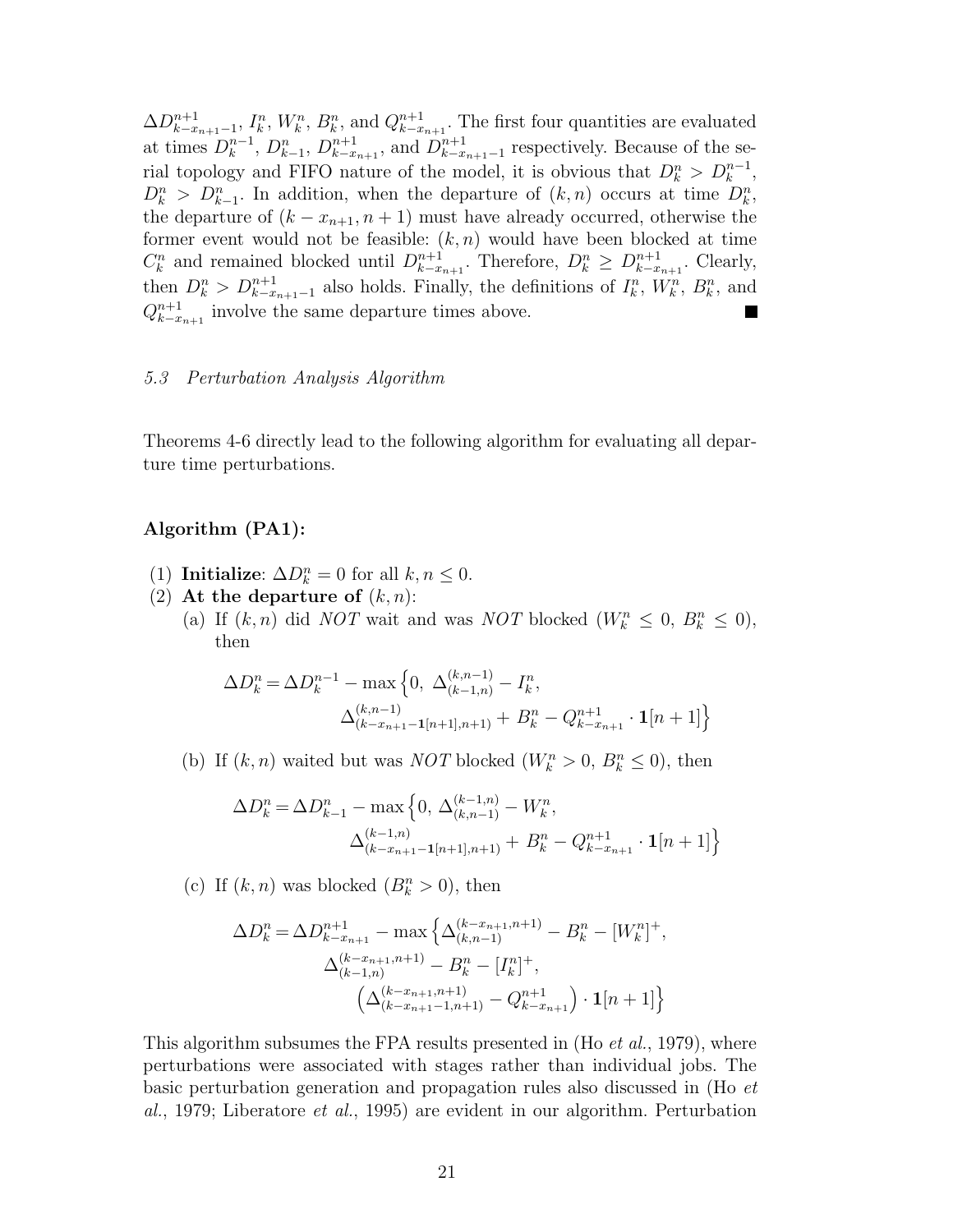generation, for example, can arise only in **Cases 7-8** examined earlier. One can check that the first possible perturbation is generated by either one of these cases and results in  $\Delta D_k^n = B_k^n > 0$ .

Note that at the last stage, blocking is not possible, therefore all terms that involve blocking above are ignored at stage N. Throughput is defined as the job departure rate from stage N, and can be estimated by  $\hat{T}_k = k/D_k^N$ . Therefore,  $\Delta D^N$  immediately violds an estimate of the throughout sonsitivity  $\Delta I(\mathbf{x})$ .  $\Delta D_k^N$  immediately yields an estimate of the throughput sensitivity  $\Delta J(\mathbf{x}),$ <br> $\mathbf{x} \in \Lambda$  is over k jobs, where **x** is the kappen allocation of the observed nom- $\mathbf{x} \in A_K$ , over k jobs, where **x** is the kanban allocation of the observed nominal sample path. Note that as long as all processes are stationary, then  $\hat{T}$  is an unbiased estimate of the throughout which implies that the assump *k* is an unbiased estimate of the throughput which implies that the assumptions of Section 4 hold. We should point out that the same finite difference estimates may be obtained through concurrent simulation techniques (e.g., see (Cassandras and Panayiotou,1996)) which are well-suited for constructing sample paths of a DES over a range of discrete parameter values (in this case, kanban allocations). We have selected the FPA approach above, however, because it takes advantage of the special structure of the system of interest.

## **6 Simulation Examples**

In this section, we present application of  $(PA1)$  and the SIO algorithm to some simulated kanban-based production systems. A system as described in the opening paragraph of Section 2 was simulated for various values of  $K, N$ and several initial allocations **x**.

#### 6.1 Application of (PA1)

From a single simulation, **(PA1)** was used to evaluate the performance (throughput) of systems with allocations  $\mathbf{x} + \mathbf{e}_i$ , for any  $i = 1, \dots, N$  under the same realization of the arrival and all  $N + 1$  service processes. In order to verify the correctness of the results, brute-force simulation was used to actually obtain the throughput under all  $\mathbf{x} + \mathbf{e}_i$ ,  $i = 1, \dots, N$  allocations for values of  $N = 4, 5, 6$ , which correspond to systems with 5,6 and 7 queues in series respectively. This was also used to evaluate the efficiency of the FPA algorithm compared to brute-force simulation. Letting  $T$  denote the CPU time of a typical simulation run, then  $2T$  is the CPU time required to evaluate one sensitivity by brute-force simulation. Letting  $T + \tau$  denote the CPU time of the same nominal run when the FPA algorithm is incorporated to evaluate the same one sensitivity, a measure of the efficiency of  $(PA1)$  is given by  $\tau/T$ , the *overhead* imposed by FPA on the nominal run. For a model with a Poisson arrival process and exponential service times, typical overhead values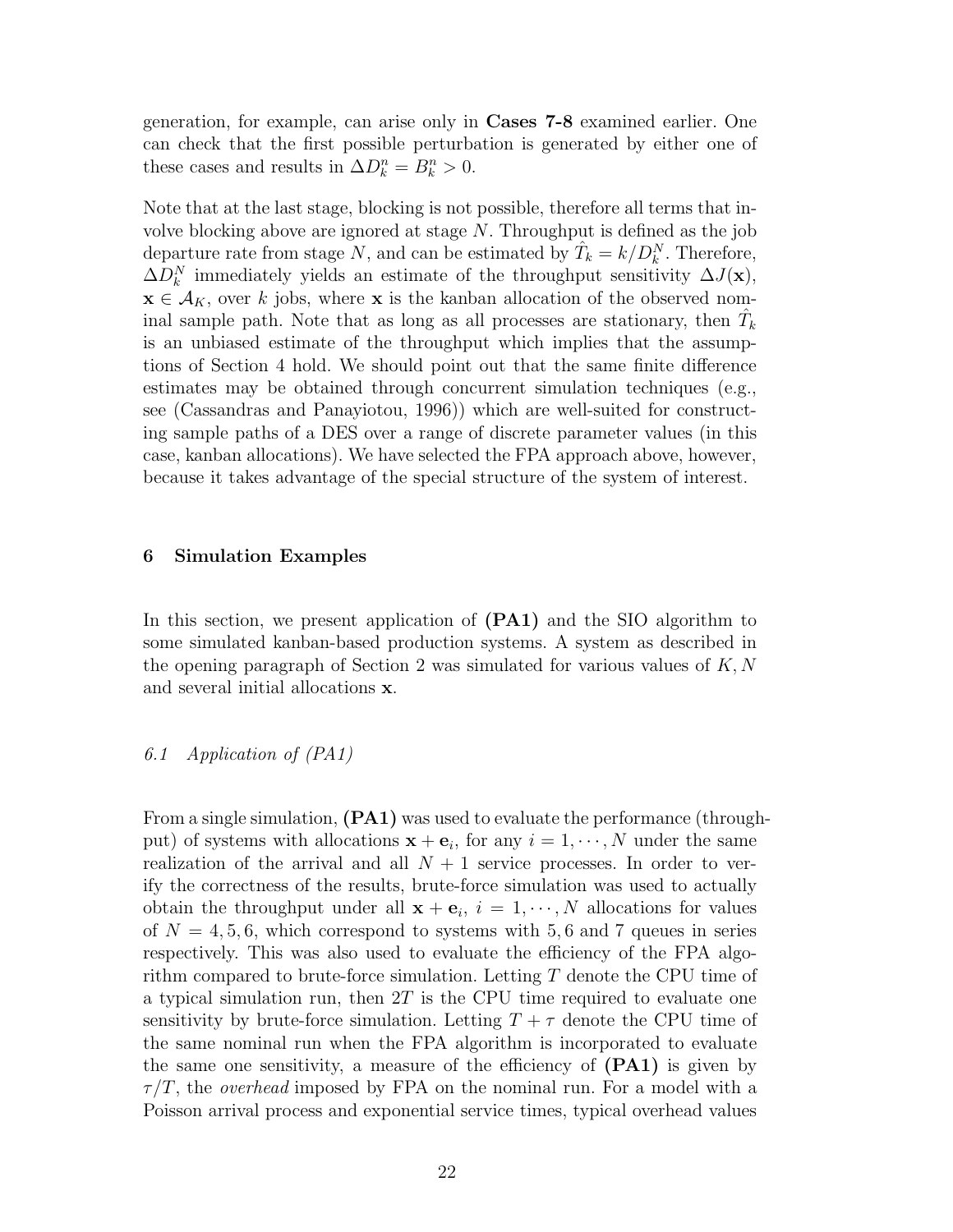obtained were around  $40\%$ ; not surprisingly, these are much larger than those of common infinitesimal PA algorithms known to have overheads often less than 1%. When the model is modified to mixed hyperexponential/Erlang service times, however, the overhead is reduced to less than  $10\%$ , depending on the order of the model used. The reason for this improvement is that the CPU time required to generate a hyperexponential or Erlang random variate is substantially higher than that of an exponential; since the FPA algorithm uses the same variates for all the sensitivities estimated from one sample path, the benefit of eliminating random variate generation increases with the complexity of the distributional models involved.

## 6.2 Application of the SIO algorithm.

In order to verify that the SIO algorithm yields an optimal allocation, since no closed form solution exists for the models considered, we simulated exhaustively all possible allocations to obtain the optimal one,and compared the results to the allocation that was delivered by the algorithm.



Fig. 1. Evolution of the SIO algorithm

Figure 1 shows the evolution of the algorithm for a system with five stages in series  $(N = 4)$ . In this figure, the horizontal axis is given in term of steps, where a "step" represents the interval between the allocation of an additional resource through (10) and (11). The arrival process is Poisson with rate  $\lambda = 1.0$ and the service processes are all exponential with rates  $\mu_1 = 2.0, \mu_2 = 1.5,$  $\mu_3 = 1.3, \mu_4 = 1.2$ , and  $\mu_5 = 1.1$ . Initially, we obtain performance estimates every 100 departures  $(f(l) = 100$  departures) and every time we reset  $\hat{\mathbf{x}}_{k,l}$  we increase the observation interval by another 100 departures. Through exhaustive search, it was found that the optimal allocation is  $[1, 3, 4, 5]$  with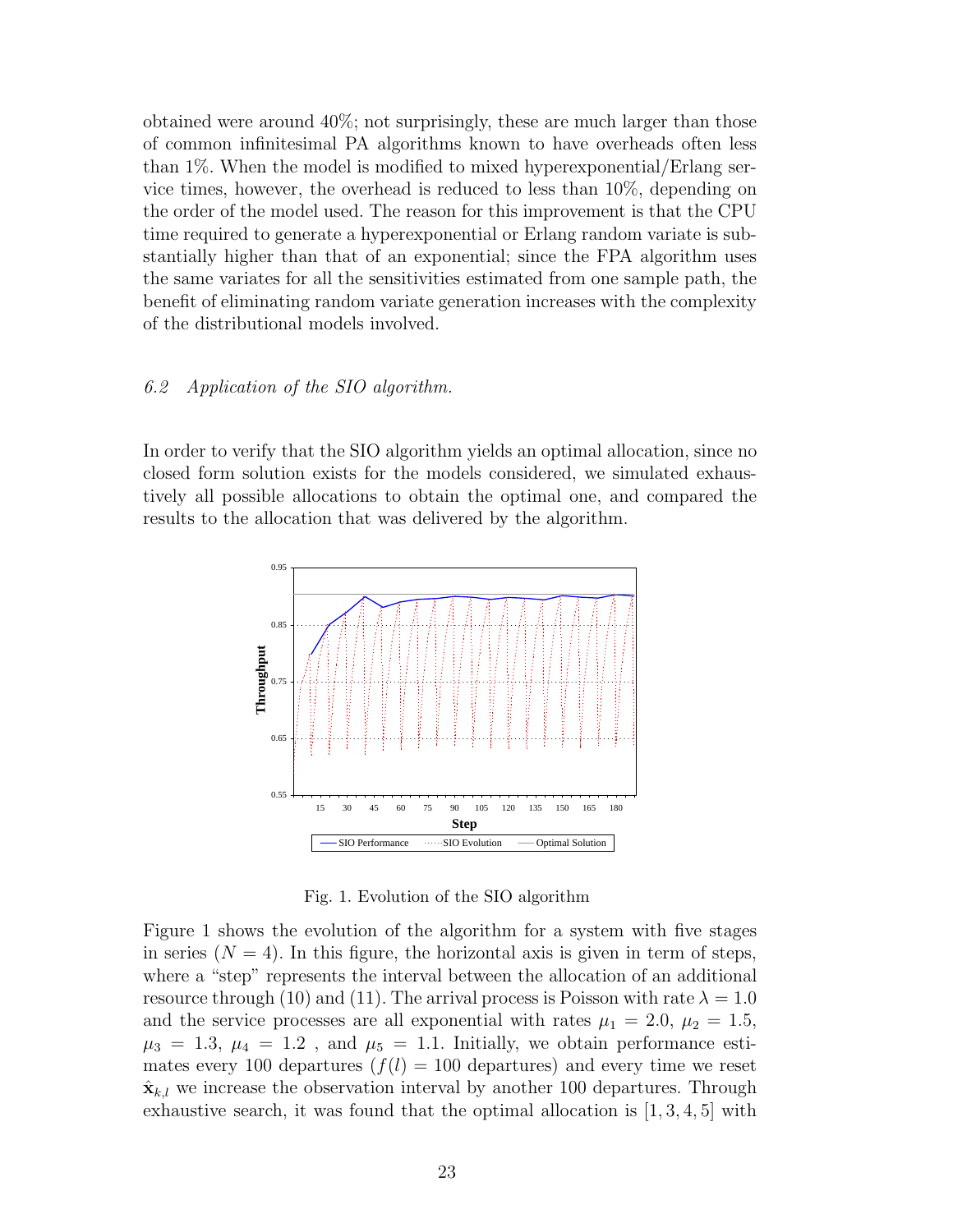throughput 0.9033. As seen in Figure 1, the SIO algorithm yields near-optimal allocations within the first four or five iterations<sup>4</sup> (SIO performance curve). It is also worth reporting some additional results not evident from Figure 1. Specifically, the algorithm delivered allocations which were among the top 10% designs even at the very first iteration when the observation interval was limited to only 100 departures. After the first 10 iterations, (observation intervals greater than 1000 departures) the allocations obtained were among the top  $1\%$  designs, and after the 20th iteration the SIO algorithm consistently picked the top design  $[1, 3, 4, 5]$ . Finally, notice the saw-tooth shape of the evolution of the SIO algorithm curve which reflects the incremental nature of the algorithm and the resetting of (11).

In addition, the results of the exhaustive search process can be used to produce a histogram of the throughput over all possible allocations (designs). For the parameters of the example considered above, the histogram is shown in Figure 2. Our experience is that, depending on the number of stages and the service time distributions involved, it is sometimes the case that many allocations provide optimal performance,and sometimes the case that very few provide optimal or near-optimal performance with poor performance for a large number of allocations. For the example under consideration, note that only 3 out of the possible 220 allocations exhibit performance very close to the optimal. Furthermore, this figure indicates that the majority of allocations exhibit performance that is not more than 20% worse than the optimal. Since a priori knowledge of the form of such response surfaces is generally unavailable, the use of the SIO algorithm provides an attractive approach to kanban allocation.

# **7 Conclusions**

We have developed an algorithm for adjusting the number of kanban in a serial production system in order to maximize throughput while maintaining a desirable low Work-In-Process inventory level. The algorithm yields an optimal kanban allocation under the "smoothness condition" introduced in Section 2. Since the algorithm is driven by finite differences capturing how throughput changes as an additional kanban is allocated to a stage of the system, perturbation analysis is well-suited to estimate all these quantities from a *single* sample path. In Section 4, we provided a formal derivation of the event time perturbation dynamics for this system,which extends the perturbation propagation rules first proposed in (Ho et al.,1979) and readily establishes simple structural properties such as throughput monotonicity with respect to the number of kanban. Since the FPA algorithm is based exclusively on observed

An iteration corresponds to  $K$  steps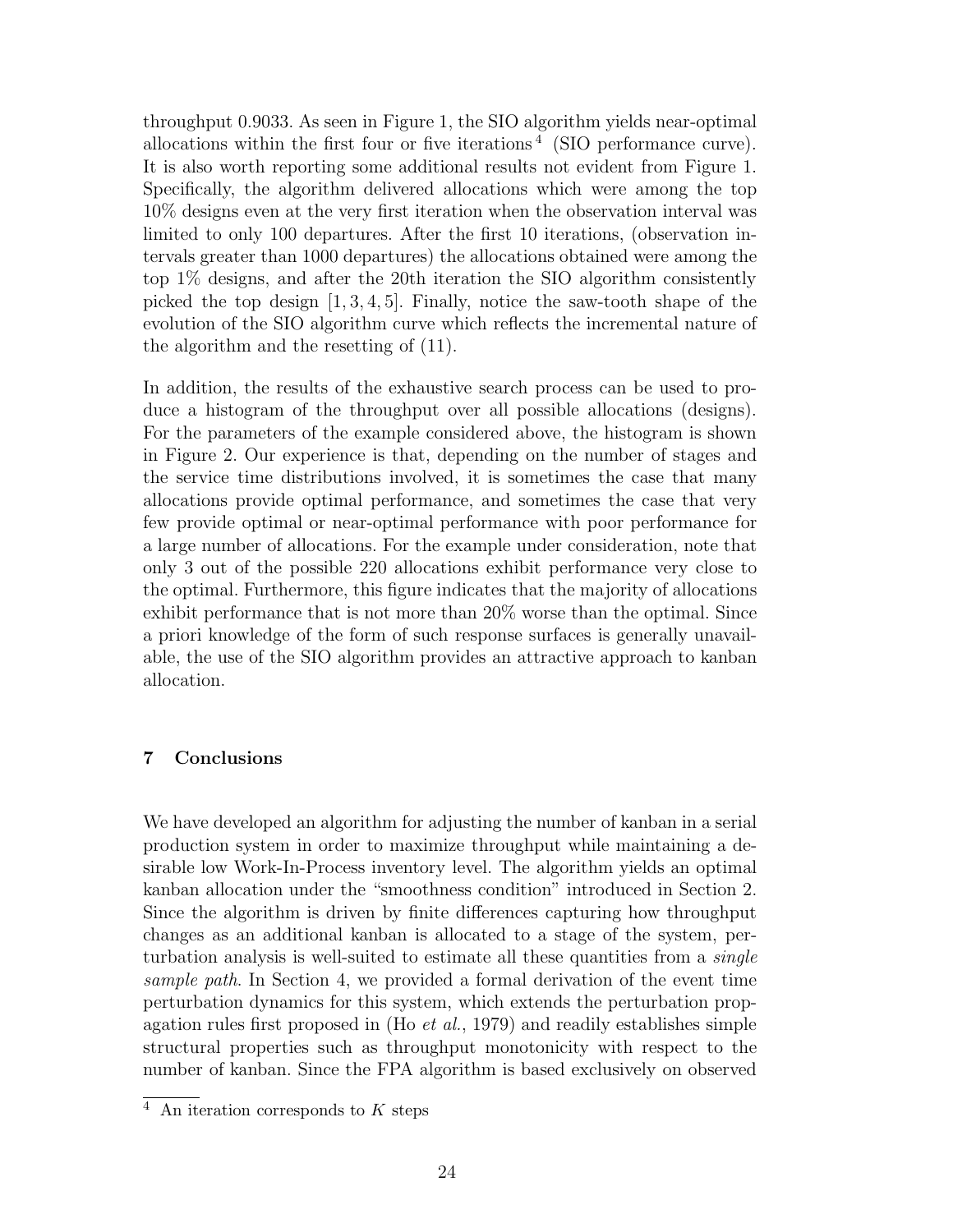

Fig. 2. Performance of all possible allocations when  $N = 4$ ,  $\lambda = 1.0$ ,  $\mu_1 = 2.0$ ,  $\mu_2 = 1.5, \mu_3 = 1.3, \mu_4 = 1.2$ , and  $\mu_5 = 1.1$ 

sample path data, it applies to any system with arbitrary arrival and service process distributions.

Extensions to systems of more general topologies may violate the "smoothness condition", but may still yield near-optimal allocations with little computational effort. Finally, alternative techniques, such as concurrent estimation (see (Cassandras and Panayiotou,  $1996$ )), for estimating the finite differences above, and generalizations to systems with multiple products, each with its own kanban allocation, are the subject of ongoing research.

# **Acknowledgements**

This work was supported in part by NSF under Grants EEC-9527422 and ACI-9873339,by AFOSR under contracts F49620-95-1-0131 and F49620-98- 1-03871 and by the Air Force Rome Laboratory under contract F30602-97-C-0125

# **References**

Ashburn, A. (1986). Toyota famous OhNo system, American machinist. In Y. Monden (Ed.). 'Applying Just in Time: The American/Japanese Experience'. IIE Press.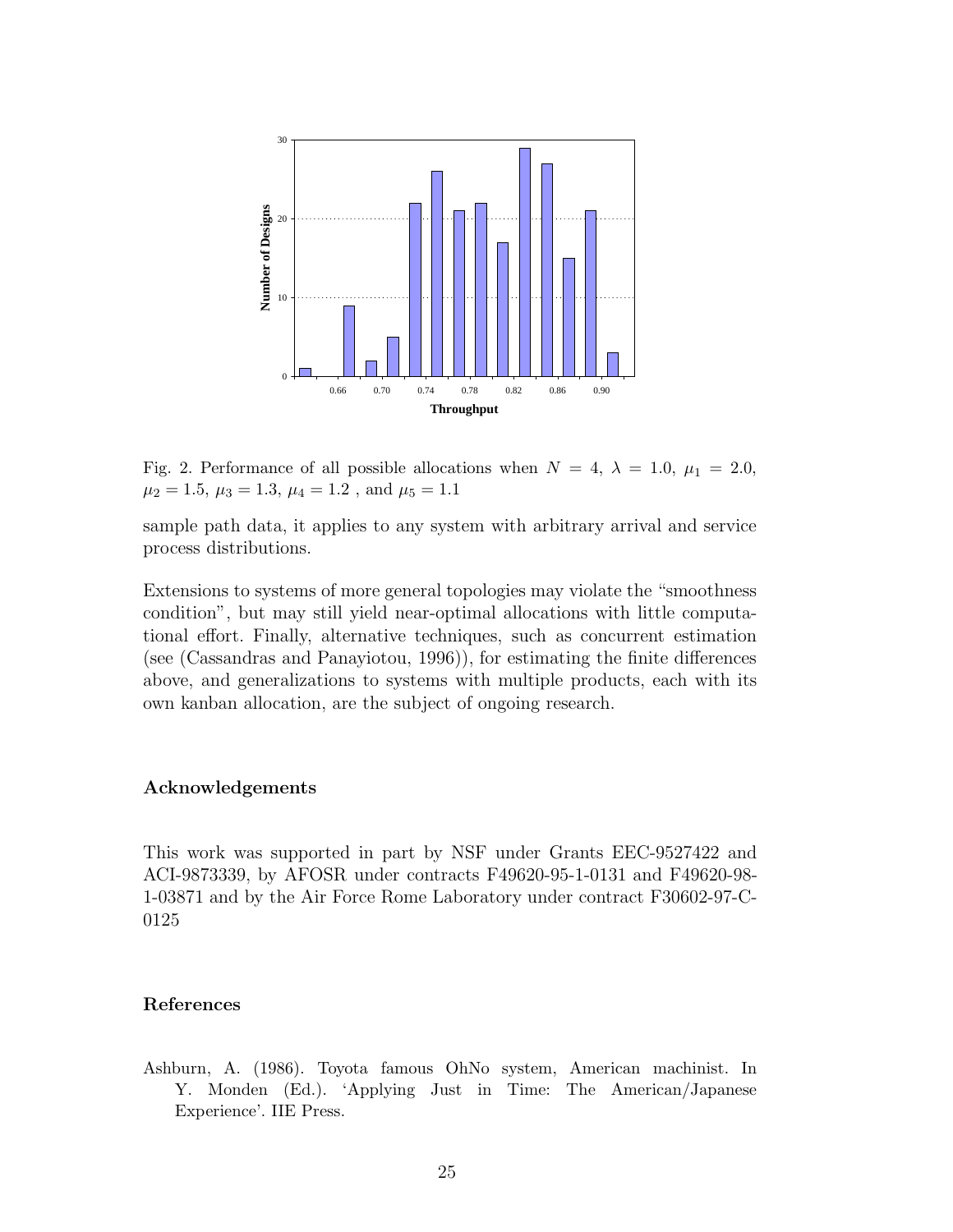- Cassandras, C. G. & C. G. Panayiotou (1996). Concurrent sample path analysis of discrete event systems. In 'Proceedings of the 35th IEEE Conference on Decision and Control'. pp. 3332–3337.
- Cassandras, C. G. & J. Pan (1995). Some new approaches to discrete stochastic optimization problems. In 'Proceedings of the 34th IEEE Conference on Decision and Control'. pp. 573–578.
- Cassandras, C. G. & V. Julka (1994). Descent algorithms for discrete resource allocation problems. In 'Proceedings of the 33rd IEEE Conference on Decision and Control'. pp. 2639–2644.
- Cassandras, C. G., L. Dai & C. G. Panayiotou (1998). 'Ordinal optimization for a class of deterministic and stochastic discrete resource allocation problems'. *IEEE Transactions on Automatic Control* **43**(7), 881–900.
- Dai, L. (1996). 'Convergence properties of ordinal comparison in the simulation of discrete event dynamic systems'. *Journal of Optimization Theory and Applications* **91**, 363–388.
- Di Mascolo, M., Y. Frein, Y. Dallery & R. David (1991). 'A unified modeling of kanban systems using petri nets'. *Intl. Journal of Flexible Manufacturing Systems* **3**, 275–307.
- Glasserman, P. & David Yao (1994). A GSMP framework for the analysis of production lines. In D. Yao (Ed.). 'Stochastic Modeling and Analysis of Manufacturing Systems'. Springer-Verlag. chapter 4, pp. 133–188.
- Gupta, Y. & M.C. Gupta (1989). 'A system dynamics model for a multistage multiline dual-card JIT-kanban system'. *Intl. Journal of Production Research* **27**(2), 309–352.
- Ho, Y., M.A. Eyler & T.T. Chien (1979). 'A gradient technique for general buffer storage design in production line'. *Intl. Journal of Production Research* **17**(6), 557–580.
- Huang, P., L.P. Rees & Taylor B.W. (1983). 'A simulation analysis of the japanese Just-In-Time technique (with kanbans) for a multiline multistage production system'. *Decision Sciences* **14**, 326–344.
- Ibaraki, T. & N. Katoh (1988). *Resource Allocation Problems, Algorithmic Approaches*. MIT Press.
- Kimura, O. & H. Terada (1981). 'Design and analysis of pull system, a method of multi-stage production control'. *Intl. Journal of Production Research* **19**(3), 241–253.
- Liberatore, G., S. Nicosia & P. Valigi (1995). Path construction techniques for dynamic control of kanban systems. In 'Proceedings of 34th IEEE Conference on Decision and Control'. pp. 2610–2611.
- Lulu, M. & J.T. Black (1987). 'Effect of process unreliability on integrated manufacturing/production systems'. *Journal of Manufacturing Systems* **6**(1), 15–22.